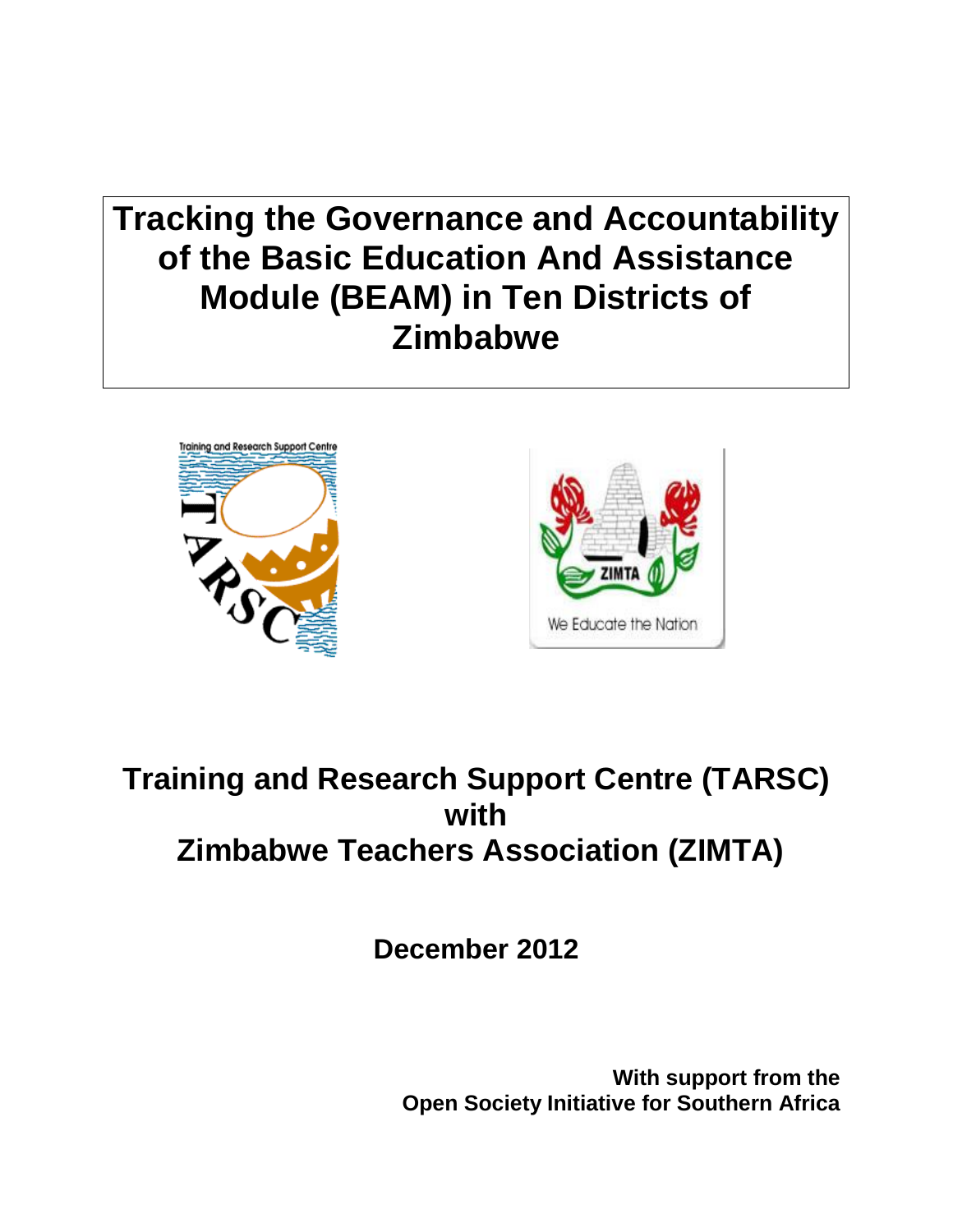# **Table of Contents**

| 1.             |  |
|----------------|--|
|                |  |
| 2.             |  |
| 3.             |  |
| $\mathbf{4}$ . |  |
|                |  |
| 5.             |  |
| 6.             |  |
| 7 <sub>1</sub> |  |
|                |  |

**Cite this publication as:** Training and Research Support Centre (TARSC), Zimbabwe Teachers Association ZIMTA (2012) Tracking the Governance and Accountability of the Basic Education Assistance Module (BEAM) in ten districts of Zimbabwe TARSC Harare.

#### **Acknowledgements:**

We acknowledge with thanks the Ministry of Labour and Social Welfare for the input to the study questions, the Community Monitoring Coordinating Committee (CMCC) for the input to the protocol and The Ministry of Education Sport and Culture for permission to interview School Authorities.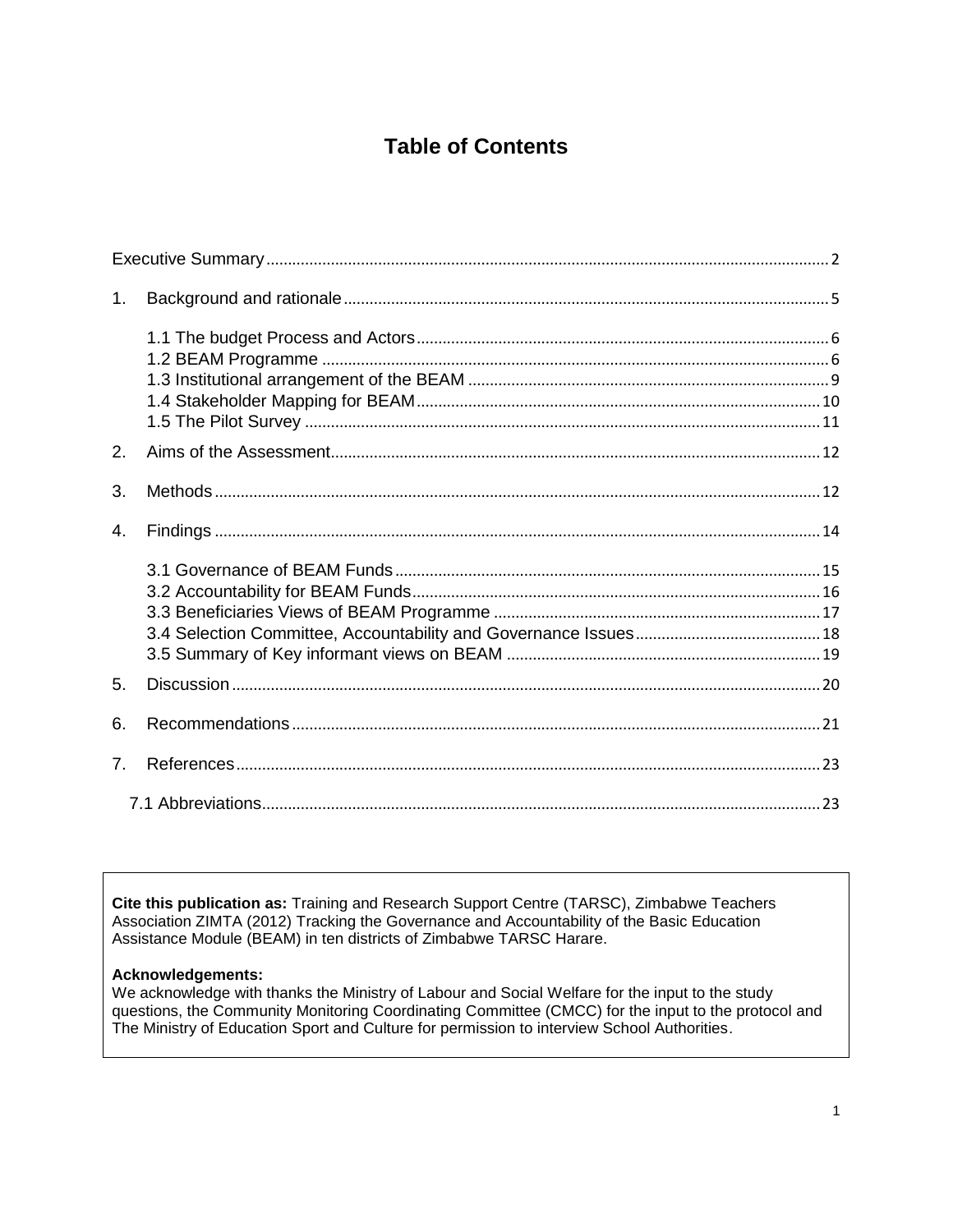# <span id="page-2-0"></span>**Executive Summary**

The Basic Education Assistance Module (BEAM) is one of the important pro-poor funds that are meant for the marginalised and vulnerable communities in Zimbabwe. BEAM is a programme that provides school fees, examination fees, levies and building assistance. It was introduced by the Government of Zimbabwe in 2001. It targets the vulnerable children who are unable to pay school fees or those who fail to go to school as a result of non-availability of money. According to a 2012 BEAM evaluation report, of the estimated 3.6 million children of school going age (primary and secondary) in Zimbabwe, approximately 1 million of them are in need of financial assistance. Out of the 2.8 million primary school going children an estimated 28% of them are in need of fund assistance. However, only 16% are received the funds in the previous year. For secondary schools pupils the report notes that about 24% children needed assistance with only 17% receiving the assistance.

Apart from inadequate funds to pay for those in need, there are a number of fund management, accounting and governance issues that have affected the programme since its inception. Prior to this work the Training and Research Support Centre (TARSC) carried out a pilot survey on BEAM and identified a number of issues affecting its operations that require closer monitoring and evaluation of the schools on the use of funds by their parent ministry, the funding ministry (Ministry of Labour and Social Welfare) and other funding agencies. The pilot survey noted that selection of beneficiaries was cumbersome and prone to manipulation. The administration of the programme was perceived as not transparent in some schools.

To assess some of these operational challenges and offer some suggestions to improve the administration of BEAM, TARSC in association with Zimbabwe Teachers Association (ZIMTA) carried out a survey to assess the general understanding of the BEAM programme by those who are executing it and benefiting from it at the local district level.

A cross sectional survey was implemented in 10 districts selected on the basis of vulnerability from nine out of the ten provinces of Zimbabwe. The survey obtained information from 200 key informants (school Heads, bursars and accounts clerks), and 189 beneficiaries through structured interviews. It assessed the availability and use of BEAM guidelines in schools, the criteria for selection of beneficiaries and the understanding of the selection guidelines by the school authorities and selection committees, the accounting and auditing of the BEAM funds and the organs that carry out the auditing, the frequency of those audits and the disbursements and absorption of funds by the Ministry of Finance and schools respectively. ZIMTA provided all the research assistants that were used in the survey drawn from all the nine participating districts of Zimbabwe. TARSC provided the technical inputs, training, analysis and reporting. The Open Society Initiative for Southern Africa (OSISA) provided the funding for the survey.. The research assistants from ZIMTA were trained for a day on how to administer the key informant and beneficiary questionnaires.

Results from the survey showed that BEAM support was valued by beneficiaries and schools. The funds allocated to the BEAM programme were however found to be inadequate relative to need. Of the 15 243 potential beneficiaries in the participating schools' registers, only 8533 (56%) were receiving BEAM assistance as a result of inadequate funds.

Faced with a large number of potential beneficiaries versus limited resources, there were issues of non coverage of people in need and issues raised on funds were allocated to those who did receive. About a third (38.1%) of community elders interviewed observed that schools did not display a list of the BEAM beneficiaries on the public notice board. The public display of names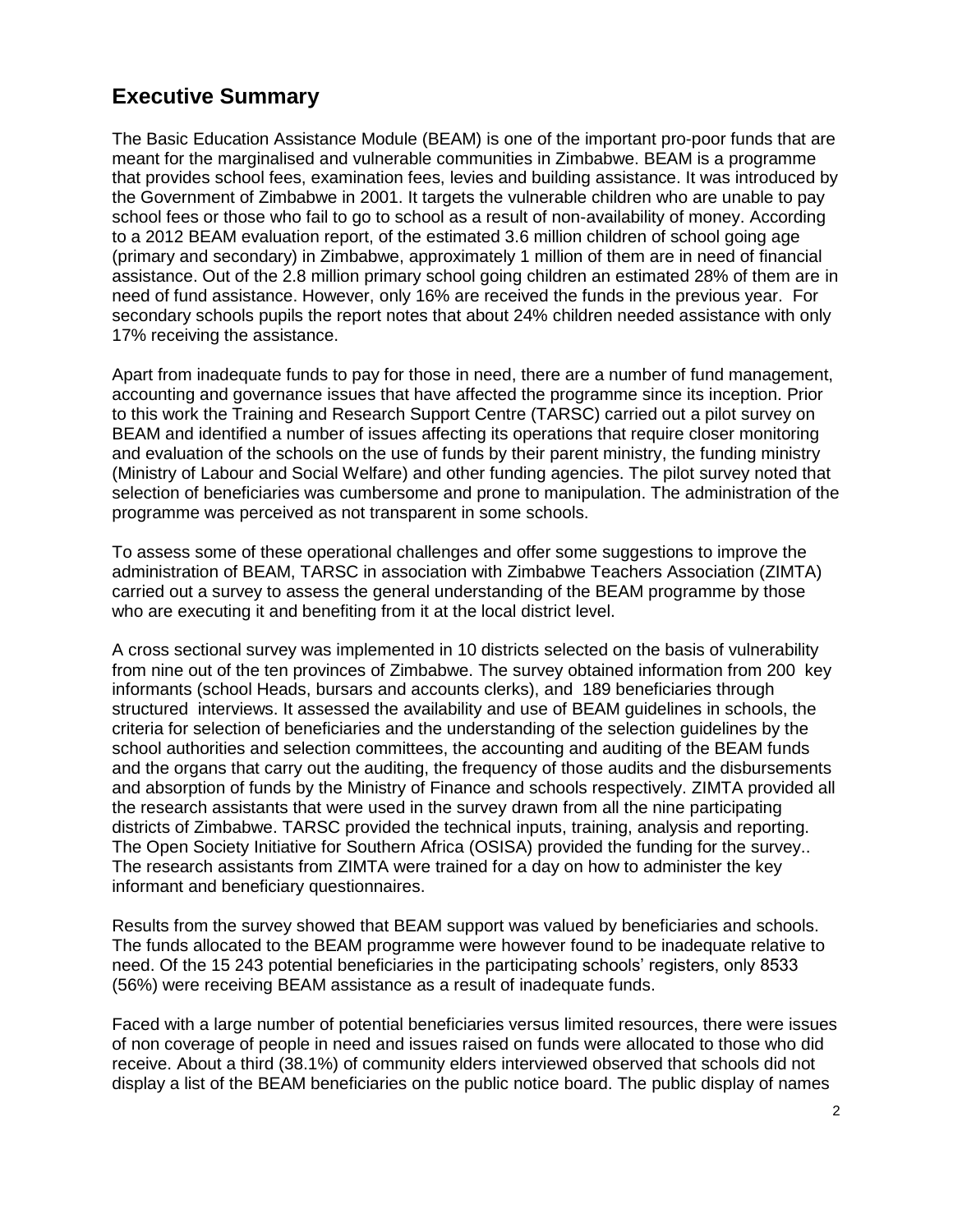as seen to be a way the community could verify those who had benefitted to ensure transparency and fairness in the selection of beneficiaries.

The auditing of the BEAM funds remained a challenge in most of the schools surveyed, with the ministry having given up that role to the school development committees and other independent monitors. This made it difficult for the MoLSW to properly monitor the use of these funds. It is important to note that 93% of the schools surveyed included BEAM funds with other funds in the school's general account, posing challenges when accounting specfically for the BEAM funds. Most of the schools surveyed (65%) reported not having any or not being aware of manuals that gave directions on how the BEAM funds could be accounted for, including the rules for the fund management.

The BEAM programme experienced late disbursement of funds that compounded the financial problems of schools that had greater numbers of their pupils on the benefit. As a result of the late disbursement of these funds; there were cases of schools remaining with unused funds at the end of the year, either because the guardians (72.4% of guardians in this survey) of the beneficiaries would have used their own money to pay for fees and levies, or the beneficiaries would have dropped out of school completely. In cases where guardians would have used their own funds, there were no cases of schools reimbursing the guardians their money, even though this may have been obtained through loans or impoverishing sales of assets.

In order to address some of the operational problems such as accountability and good governance of the of the BEAM programme at the local level, key informants proposed that;

#### **On Governance and Financial Accountability**

- It needs to be made clear who audits the BEAM funds. Some schools reported that their finance committees did the auditing, while others reported school deputies and senior teachers, while others reported the Ministry of Labour and Social Welfare did the audit. Council schools' accounts were audited by their respective local authorities, while Farm Estate schools were audited by private auditors. Most of the audit reports produced were not shared with the responsible ministries of Education and Labour and Social Welfare. It should be mandatory that independent audit reports for schools that received BEAM funds be shared with these two ministries.
- Some heads, deputy heads and school senior teachers were also accounting officers, since there were no qualified accounts clerks or bursars to handle the funds. There is need to consider training these accounting officers in fund management.

#### **On Selection of Beneficiaries**

- There is a need to tighten the selection of committee members selecting beneficiaries. Some schools proposed that selection committee members could undergo training on how to properly vet and select appropriate beneficiaries.
- Teachers should be in the selection committee given their knowledge of the children;
- Target groups like orphans need assistance, but were absent from school most of the time. School authorities proposed replacing students who do not attend school with others who do, although this would leave the issue of access unresolved for those who do not. It would be better to review the reasons for non-attendance and difficulties that need to be addressed to avoid these children being further marginalised.
- Kraal heads must have list of potential beneficiaries in their areas;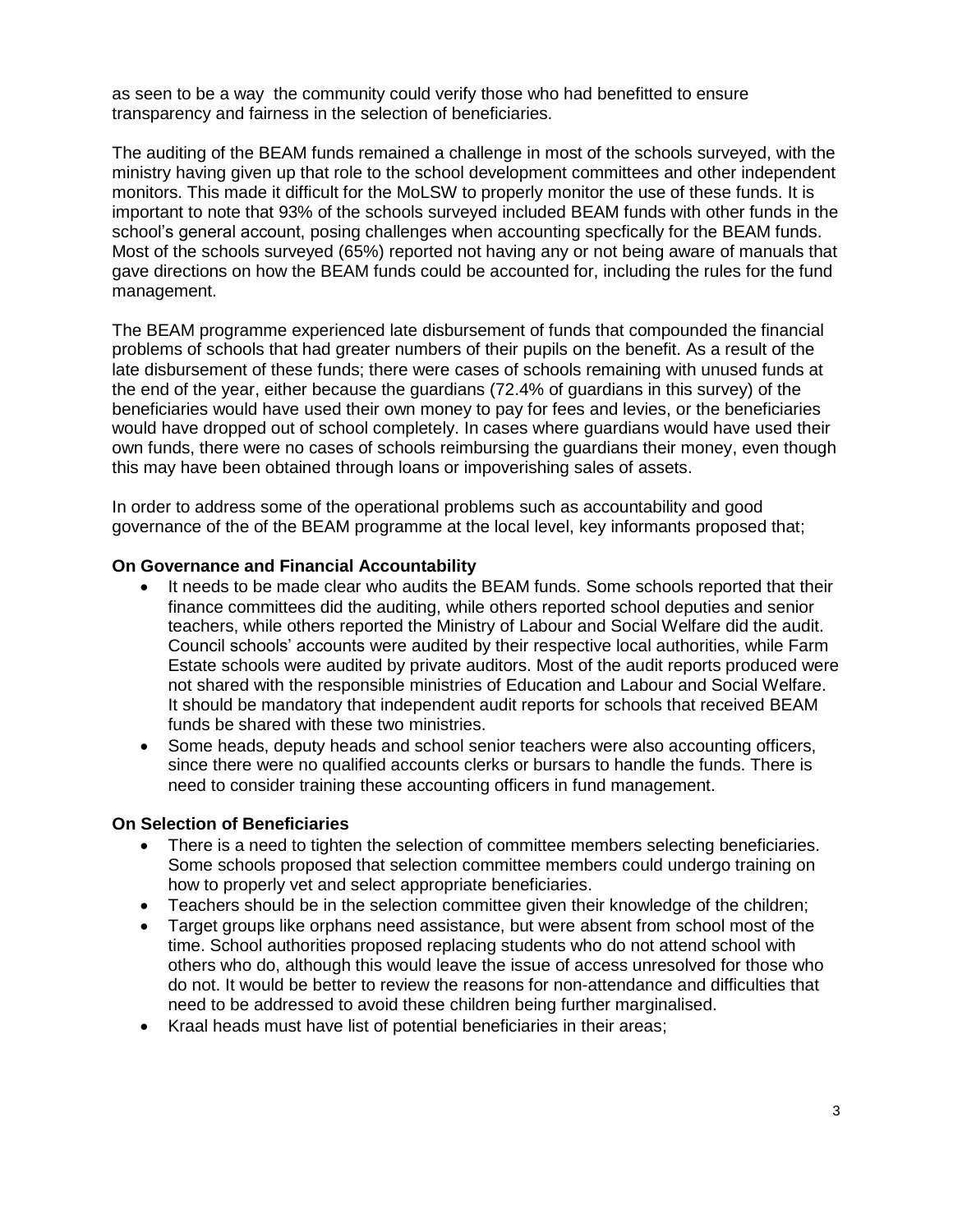### **On General Fund Issues;**

- While cash budgeting has restricted access to timely disbursement of funds, as the economy stabilises the schools would like the Ministry of Labour and Social Welfare to prioritise the BEAM programme and front load the disbursements of BEAM funds;
- BEAM should also consider further material support for learning tools with partner support;
- BEAM needs to consider having officers at the provincial or district level to support its implementation given that it is time consuming and expensive for school authorities to travel to Harare or nearby cities to solve BEAM issues;
- Ministry should consult schools for their inputs to budget and planning;
- Continuous management workshops should be held with school authorities so that they can account for the funds improve the efficiency and effectiveness of running the BEAM programme, and;
- The Ministry should be clear on how BEAM funds still held by schools at the end of the year should be handled, especially in cases where in the course of the year certain guardians would have paid fees and levies for the beneficiaries.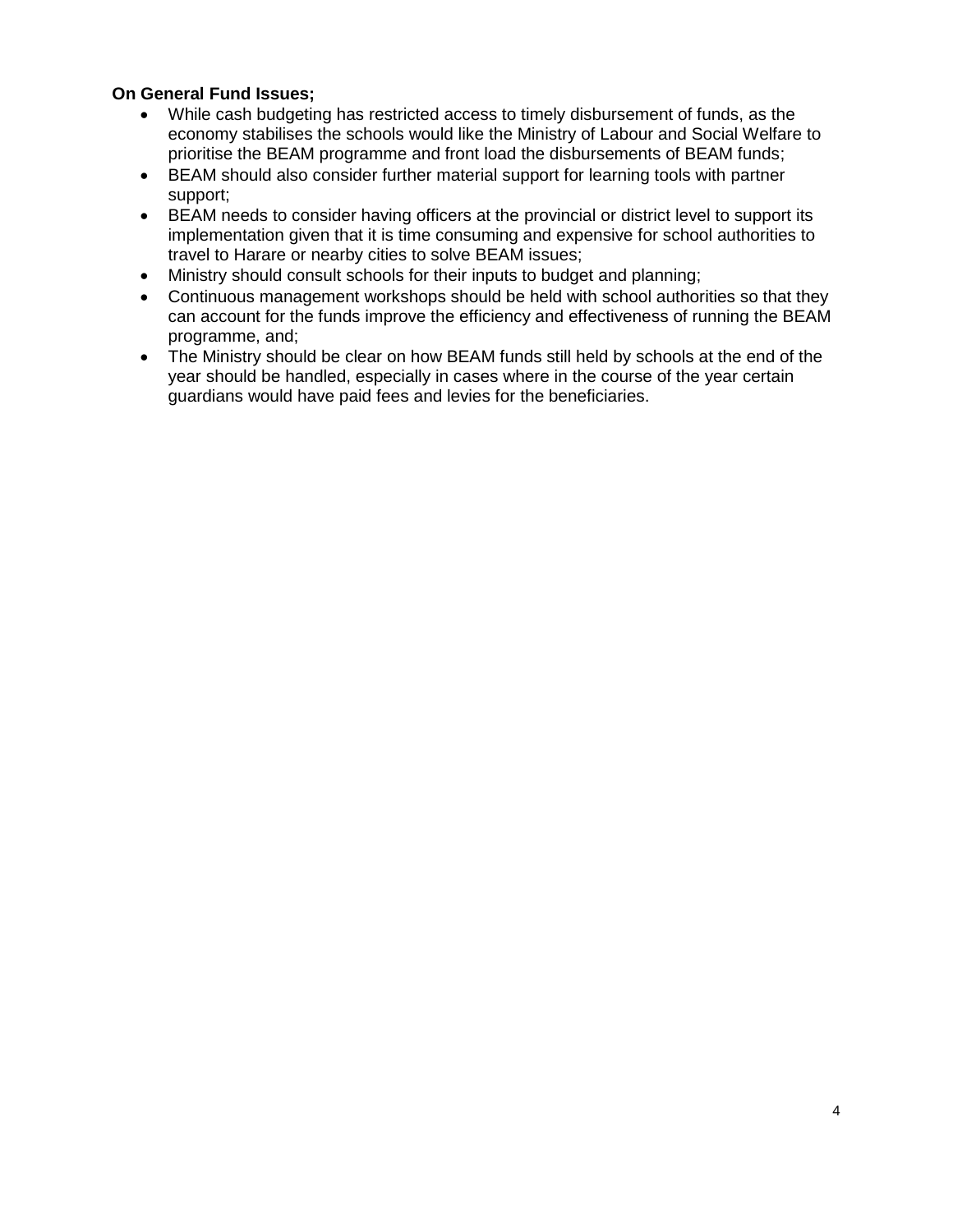# <span id="page-5-0"></span>**1. Background and rationale**

This work on BEAM governance and accountability was commissioned within the general framework of Budget monitoring and evaluation in the East and Southern African region.

A national budget is considered to be a government's most important economic policy tool. It translates a government's policies, political commitments, and goals into decisions on how much revenue to raise, how it plans to raise it, and how to use these funds to meet the country's competing needs; from bolstering security to improving health care to alleviating poverty. Given the national budget's wide-ranging implications for Zimbabwe, particularly with regards the vulnerable and poor groups of people, the budget should be the subject of significant scrutiny and debate so that it focuses and addresses the pro-poor issues.

The national budget should also be an important tool for a government in promoting democracy, the rule of law and community development through good governance and accounting of its expenditure. This may involve the empowering of individuals and communities through the observance of human rights and fundamental freedoms that will in turn enable the communities to demand their entitlements, thus asking the government to be transparent and accountable in dealing with public resources. Government expenditure must thus reflect the needs of the people, specifically the poor, vulnerable and marginalized members of the community.

The 2011 National Budget of Zimbabwe confirmed the importance of rights based approaches to sustainable socio –economic development. The statement quoted Article 22 of the African (Banjul) Charter on Human and People's Rights as reaffirming the right of all African people to economic, social and cultural development and obliging all African States to ensure the pursuit and exercise of the right to development. The minister of Finance identified the obligation to pursue the right to development, within the context of all other broad social and democratic rights defined in the African Charter as the foundation stone of the national budget. During the wide budget consultations in 2011 and 2012, the Minister noted that the following issues were identified by communities and stakeholders as priority issues;

- reconstruction and rehabilitation of roads infrastructure and other public infrastructure;
- guaranteeing clean water supply and improved sanitation services;
- *improving health and education social service delivery, among others;*
- social protection and safety nets, including for people living with disability;
- support for agriculture and household food security;
- continued stability in the price level, including sustainable wage levels;
- **e** employment creation;
- abuse of public resources and corrupt practices, and;
- perceptions of exclusion in development programme.

These community voices (views from the community consultations) suggest communities' expectations for public financial resources to be channelled in a mechanism that promotes development, more so on health and social determinants of health. The Community Coordinating Committee (CMCC) during its strategic review meetings in January 2011 also identified the need to monitor district/community level resources as a priority for the year to promote governance and accountability and ultimately strengthen efforts for sustainable community socio-economic development. This work will also compliment TARSC's national budget analysis work, and fills the gap between the national analysis and what districts and communities actually experience.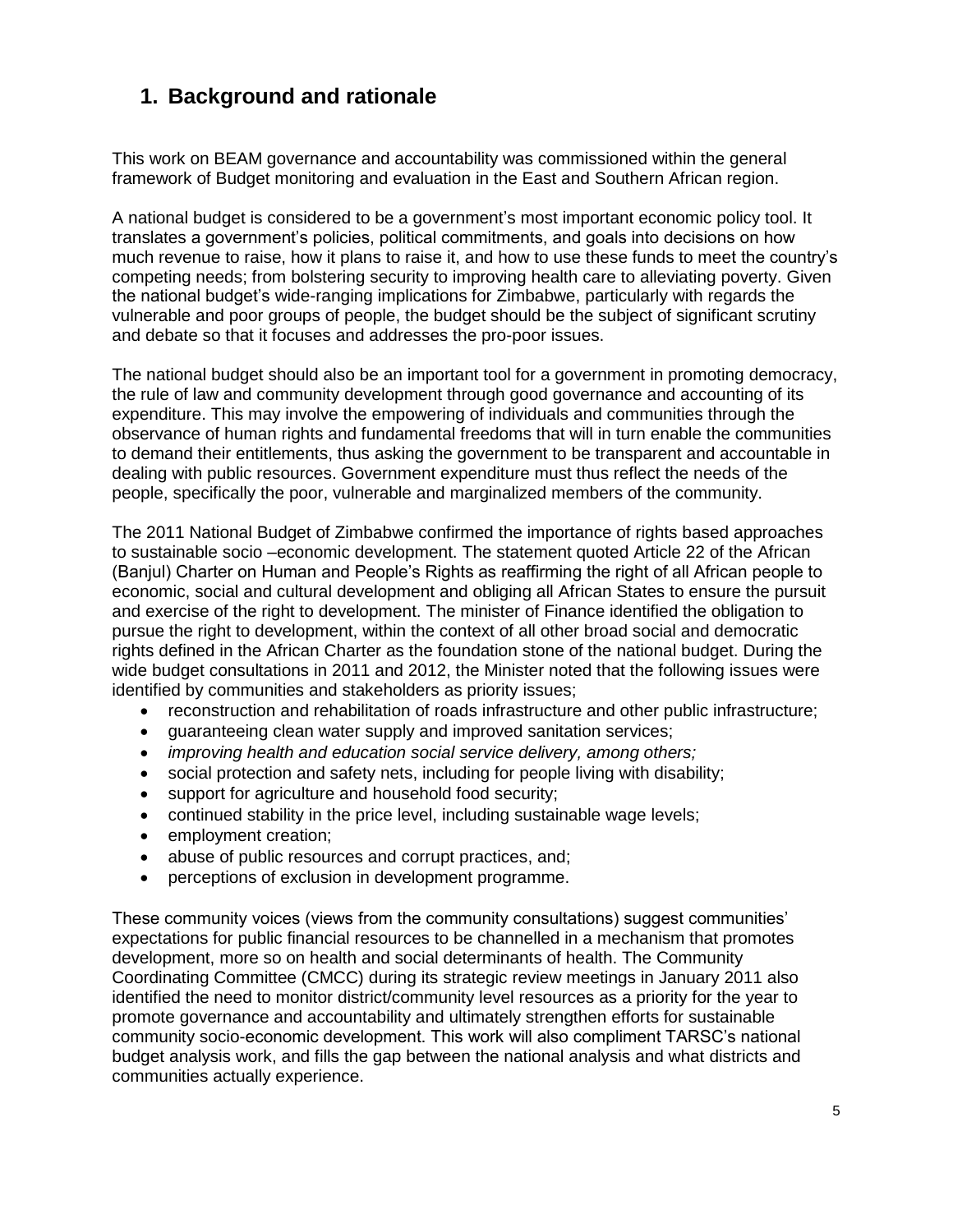# <span id="page-6-0"></span>**1.1 The budget Process and Actors**

The country's budget cycle is divided into four quarters, where the in first and second quarters stakeholders are invited to present and forward their priorities and bids to the Ministry of Finance. In the third quarter, the Ministry holds pre-budget seminars with stakeholders to agree on the final proposals for the budget. In the fourth quarter the budget is then presented to parliament and debated and suggestions made for reprioritization of certain issues.

Every ministry has its own shadow portfolio committee that scrutinizes its business and budget operations. In terms of overall budget system, there are two major committees that are critical to the whole process; these are the Public Accounts Committee and the Portfolio Committee on Budget, Finance, and Economic Development. According to Standing Order 155 (SO 155), the Public Accounts Committee plays the critical function of examining the accounts and financial issues of Government Departments and State owned enterprises and reports from the office of the Government Comptroller and Auditor General. The Comptroller General is supposed to produce the financial audit of the government accounts for each financial year. However, this has not been done on a regular basis over the past decade, weakening the role of parliament and other stakeholders in budget oversight.

The internal audit of government departments by the Comptroller General now operates within the framework of the Results Based Budgeting (which complements the Public Sector Financial Management System), that calls for all departments to account for all allocated funds through in terms of agreed outputs and inputs between central government and its organs. BEAM funds are therefore supposed to go through the same process of audit on an annual basis, but again the process has been irregular over the past decade.

The *Figure 1* below shows the generic budget process in Zimbabwe. Since the Basic Education Assistance Module (BEAM) is a government fund, its budget process also follows a similar process as highlighted in the *Figure 1*.

# <span id="page-6-1"></span>**1.2 BEAM Programme**

 $\overline{\phantom{a}}$ 

Following a decade long socio-economic crisis in the country, the number of vulnerable groups has increased while Government funded social protection programmes reduced significantly. The creation of a "Fair Economy" requires strong investment in social safety nets and welfare<sup>1</sup>. On the other hand, Government social protection coverage and actual expenditures have remained low, with administrative costs consuming the bulk of resources in most programmes. Absence of a comprehensive strategy and overall under funding remain the key challenges on social protection (Ministry of Finance, 2011). *Table 1* shows selected indicators of social vulnerability in Zimbabwe.

<sup>1</sup> (Ministry of Finance, 2011; Current estimates put extreme poverty levels in Zimbabwe at 48%. The number of orphans and vulnerable children are estimated at one million, while nearly 3% of the population is disabled. Other vulnerable groups include the elderly and the visually impaired, among others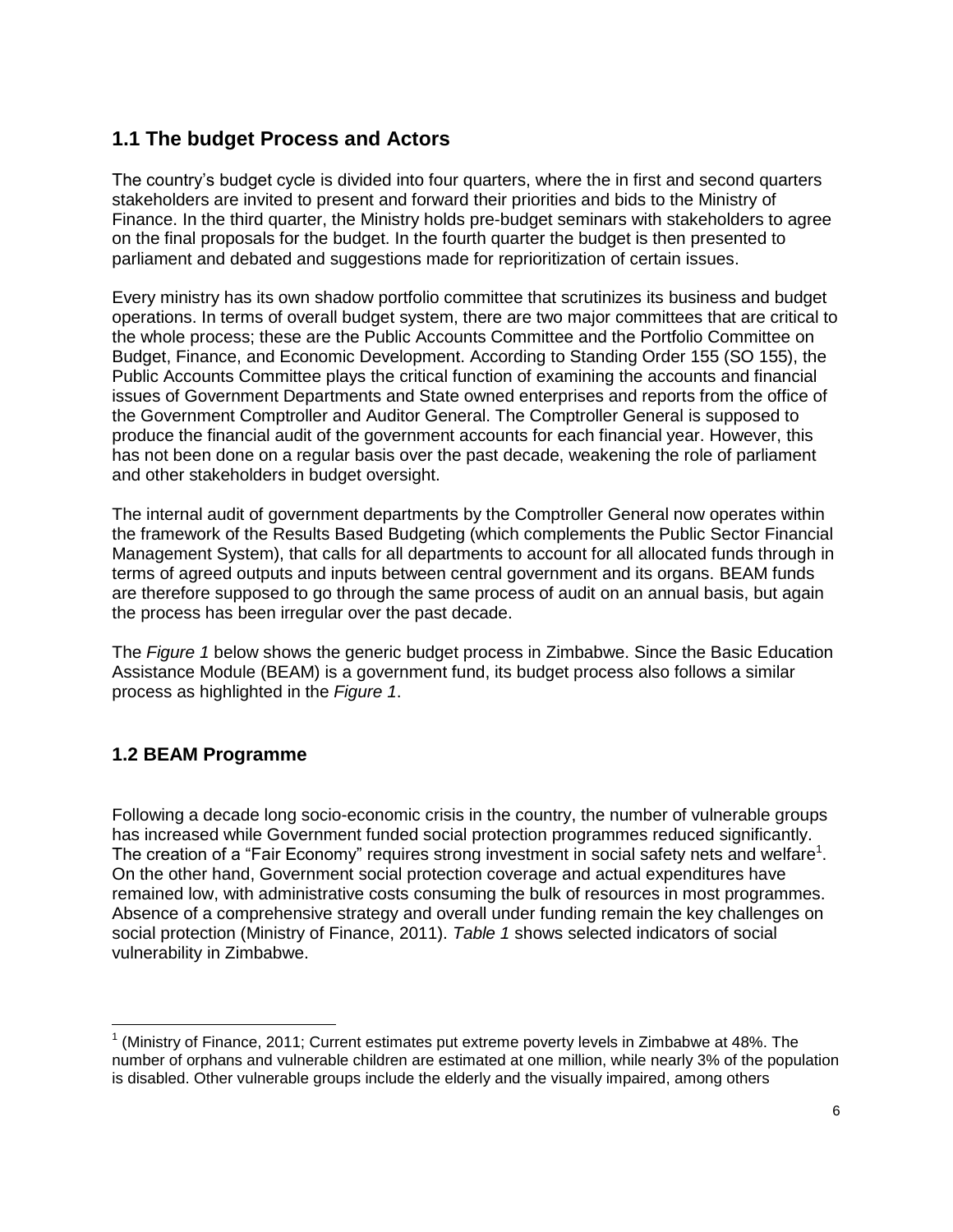

**Figure 1: Zimbabwe National Budget process**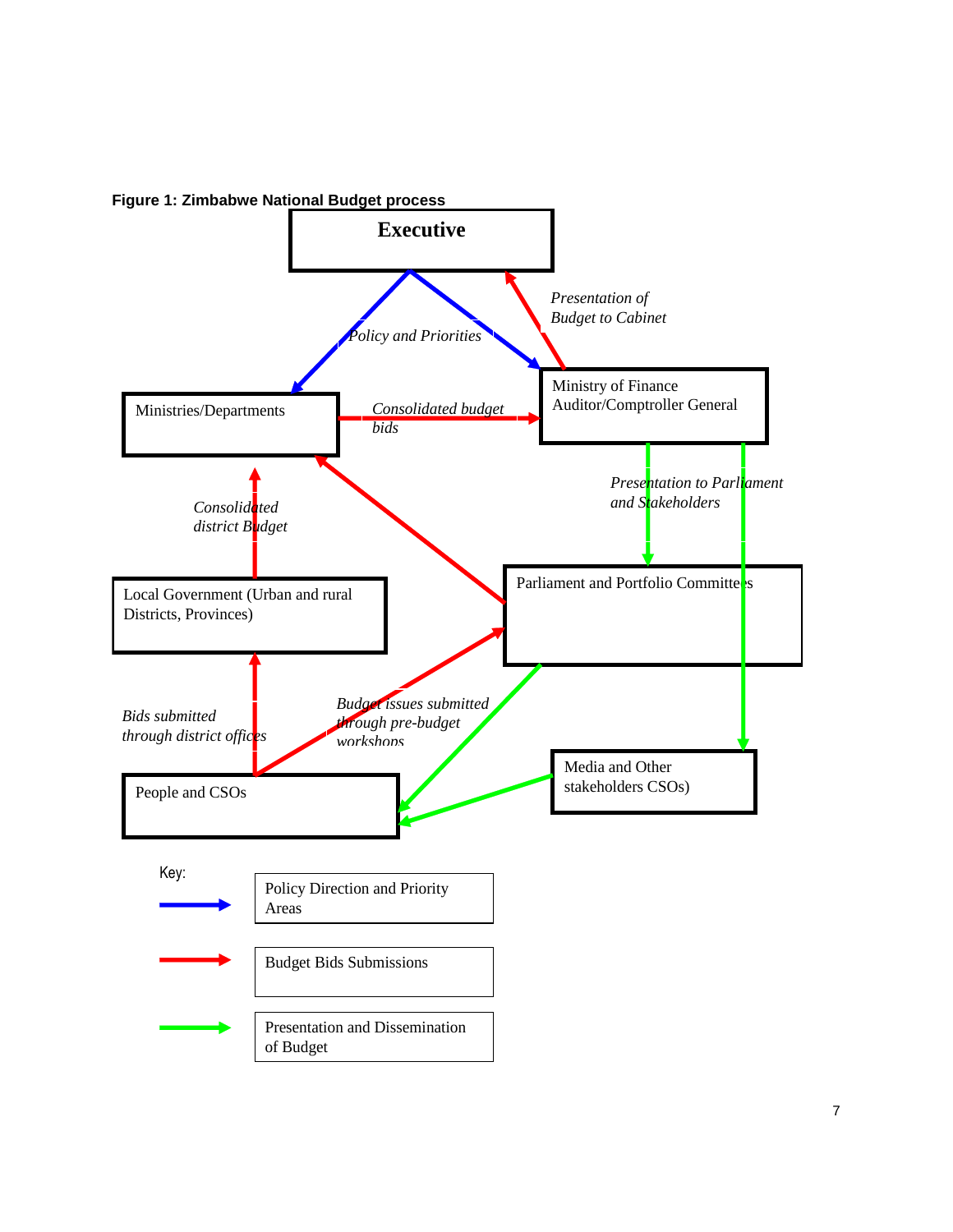|     | Table 1: Selected vulnerability statistics by Province, MIMS 2009, Zimbabwe |  |  |
|-----|-----------------------------------------------------------------------------|--|--|
| . . |                                                                             |  |  |

| <b>Indicators</b>          |                                                                                                                                      |                                                                                                                                        |                                                                                                                           |                                                                                                                                                   |  |  |
|----------------------------|--------------------------------------------------------------------------------------------------------------------------------------|----------------------------------------------------------------------------------------------------------------------------------------|---------------------------------------------------------------------------------------------------------------------------|---------------------------------------------------------------------------------------------------------------------------------------------------|--|--|
| <b>Province</b>            | Percentage of<br><b>Children of Primary</b><br>School Age (6-12<br>Years) Attending<br>Primary School,<br>Total NAR;<br>$N = 10,214$ | Percentage of<br>children of school<br>going age citing<br>financial constrains as<br>a reason for not going<br>to school<br>$N = 369$ | Percentage of<br>children aged 0-17<br>years who are<br>orphaned or<br>vulnerable:<br>Vulnerable children<br>$N = 25,804$ | Percentage of<br>vulnerable children<br>aged 0-17 years<br>not receiving any<br><b>Free Basic</b><br>External Support <sup>2</sup><br>$N = 9,445$ |  |  |
| Manicaland                 | 93.7                                                                                                                                 | $\star$                                                                                                                                | 18.7                                                                                                                      | 66.5                                                                                                                                              |  |  |
| <b>Mashonaland Central</b> | 84.4                                                                                                                                 | $\star$                                                                                                                                | 18.1                                                                                                                      | 80.7                                                                                                                                              |  |  |
| <b>Mashonaland East</b>    | 90.9                                                                                                                                 | 75.3                                                                                                                                   | 13.8                                                                                                                      | 82.7                                                                                                                                              |  |  |
| Mashonaland West           | 82.2                                                                                                                                 | 68.9                                                                                                                                   | 23.5                                                                                                                      | 81.5                                                                                                                                              |  |  |
| Matabeleland North         | 90.2                                                                                                                                 | 74.4                                                                                                                                   | 18.2                                                                                                                      | 81.6                                                                                                                                              |  |  |
| <b>Matabeleland South</b>  | 92.9                                                                                                                                 | 76.5                                                                                                                                   | 17.0                                                                                                                      | 83.5                                                                                                                                              |  |  |
| <b>Midlands</b>            | 91.2                                                                                                                                 | 51.9                                                                                                                                   | 20.2                                                                                                                      | 74.4                                                                                                                                              |  |  |
| Masvingo                   | 94.0                                                                                                                                 | 79.4                                                                                                                                   | 18.5                                                                                                                      | 79.8                                                                                                                                              |  |  |
| Harare                     | 93.7                                                                                                                                 | $\star$                                                                                                                                | 14.1                                                                                                                      | 88.6                                                                                                                                              |  |  |
| Bulawayo                   | 96.7                                                                                                                                 | 60.3                                                                                                                                   | 21.3                                                                                                                      | 85.7                                                                                                                                              |  |  |
| <b>Area</b>                |                                                                                                                                      |                                                                                                                                        |                                                                                                                           |                                                                                                                                                   |  |  |
| Urban                      | 94.4                                                                                                                                 | 60.2                                                                                                                                   | 15.6                                                                                                                      | 86.9                                                                                                                                              |  |  |
| Rural                      | 90.1                                                                                                                                 | 72.8                                                                                                                                   | 19.2                                                                                                                      | 76.9                                                                                                                                              |  |  |

1. External support included medical, emotional and psychosocial, social and material, educational and any other support from government, private sector, religious organisations, charity and community based mechanisms. (\*) Number was negligible and was suppressed, NAR: Net Attendance Ratio, Source: MIMS Zimbabwe, 2009

The Basic Education Assistance Module (BEAM) is one of the important pro-poor funds that are meant for the marginalised communities in Zimbabwe. BEAM is essentially a school fee, examination fees, levies and building assistance programme that was introduced by the Government of Zimbabwe in 2001 with some initial financial assistance from the World Bank as an educational funding component of the programme for poverty alleviation. It is implemented in all the 61 districts of the country both urban and rural. It targets the vulnerable children who are aged between 6 -19 years who are in school but unable to pay schools fees, or vulnerable children who have dropped out of school or who have never been to school (Government of Zimbabwe, 2001; 2005).

BEAM is administered by the Social Dimensions Fund (SDF) in the Ministry of Labour and Social Welfare (MoLSW), while the Ministry of Education, Sports, Arts and Culture does the implementation under a memorandum of understanding signed by the two ministries. At the local level the implementation of BEAM is done by local stakeholders that include the local authorities, District Education Officers, school authorities, communities that participate in school selection committees, School Development Associations, Non-Governmental Organisations (NGOs) and Faith Based Organisations (FBOs). Implementation of the BEAM programme is done through a set of terms of reference that are laid out in the BEAM manual.

The BEAM programme has generally been under funded from the treasury since its inception as a result of the country's constrained fiscal space, creating a number of operational challenges especially for schools that have a larger share of beneficiaries that solely rely on those funds. Of the estimated 3.6 million children of school going age (primary and secondary), approximately 1 million of them are in need of the assistance according to the 2011 BEAM evaluation report; with the Zimbabwe Early Learning Assessment (ZELA) estimating that about

 $\overline{a}$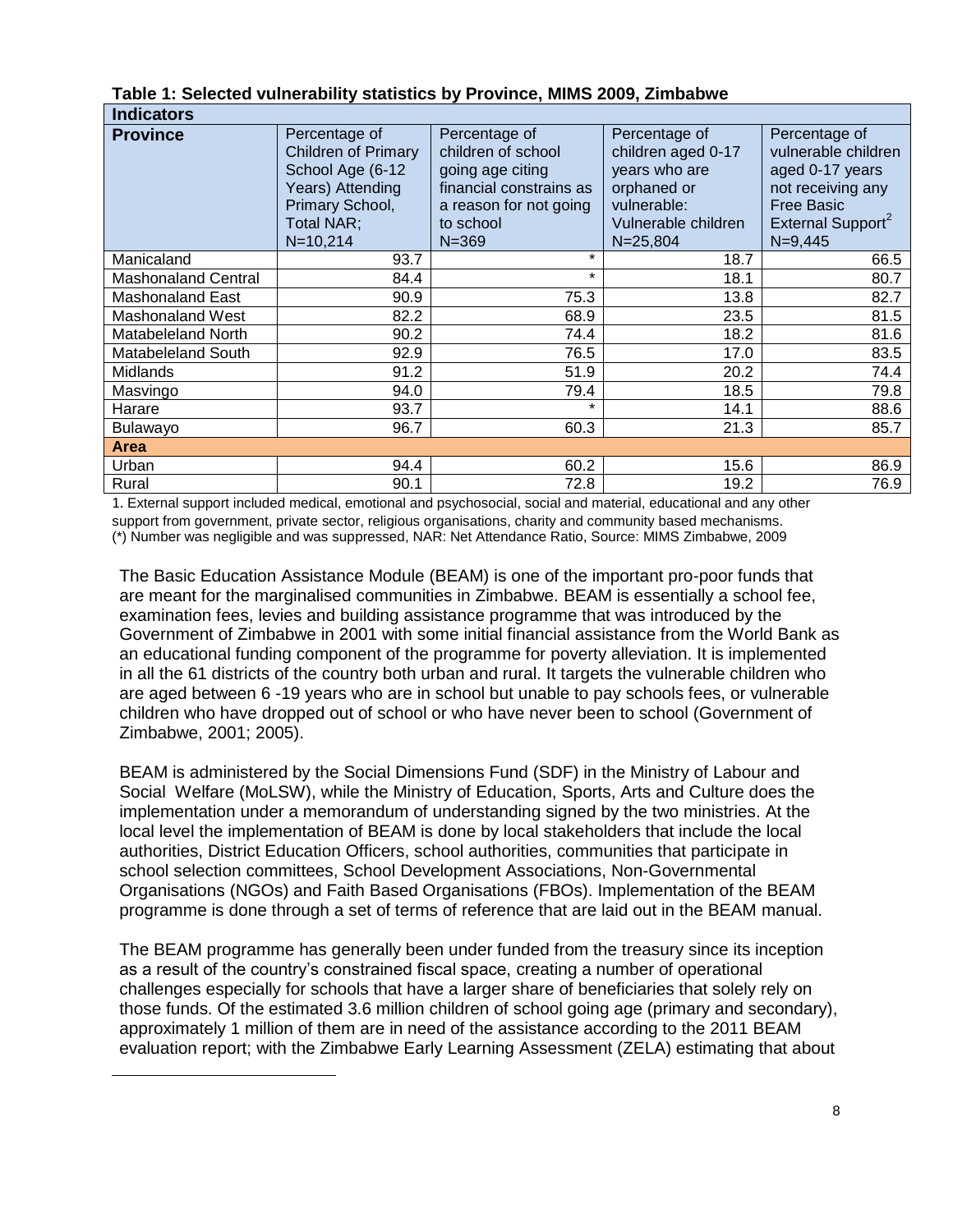25% of those registered in-school children are Orphans and Vulnerable Children (OVCs) . The BEAM evaluation report also reports that out of the 2.8 million primary school going children an estimated 28% of them are in need of fund assistance, yet only 16% are received the funds. For secondary level the report notes that about 24% needed assistance but only 17% received the assistance. The National AIDS Council also supports the programme through its OVC programme. A number of external funders such the United Nations Children's Emergency Fund (UNICEF) have supported the programme through funding and material support. It is important to ensure the governance and accountability of the BEAM funds at the local and implementation level, to ensure its monitoring and evaluation by the parent ministry, the MoLSW and other funding agencies and to ensure a fair selection of beneficiaries.

### <span id="page-9-0"></span>**1.3 Institutional arrangement of the BEAM**

BEAM is administered by the SDF in the MoLSW. The Ministry of Education and Culture does the implementation under a memorandum of understanding signed by the two ministries. At the local level the implementation of BEAM is done by a group of stakeholders that include the local authorities, District Education officers, school authorities, communities that participate in school selection committees, School Development Associations (SDA), Non-Governmental Organisations and Faith Based Organisations. Implementation is done through the terms of reference that are laid out in the BEAM manual. The monitoring of the BEAM funds is clearly laid out in the BEAM operational manual which articulates the following measures;

- 1. Schools are the primary centres of information on BEAM activities;
- 2. banks also play an important role in keeping records of information on beneficiaries, and;
- 3. The Project Management Unit within the Ministry of Public Service, Labour and Social Welfare together with the District Education Officers conduct random spot checks on schools and beneficiaries;

The BEAM resource allocation criteria follows a well laid out identification of the beneficiaries; children who have never been or have dropped out from school as a result of economic difficulties;

- a record of previous failure to pay school fees;
- employment status of the head of the household;
- health status of the bread winner or the head of the household:
- orphaned status of the beneficiary, and;
- assets of the household.

The community selection committees select the beneficiaries for the BEAM programme and forward the list to the District Education Officers who then sit together with the Social Welfare Officers and the School Psychological Services at the provincial level. This process has been noted to be cumbersome and prone to manipulation at the various higher stages involved. Selection Committees are selected on a biannual basis.

BEAM gives assistance to both primary and secondary level students who would have qualified for such assistance. However, at the secondary level there is no selection of beneficiaries as all is done at the primary level. The idea is that once identified to be in need at the lower level, there are higher chances that one remains as such at the higher level. Life dynamics might change, and authorities at the secondary level would also want to re-evaluate the selection of the beneficiaries rather than being given any already decided list. *Table 2 and Table 3* below show the number of schools in 2009 that were given BEAM funds, the average beneficiary income per level of school and geographical location.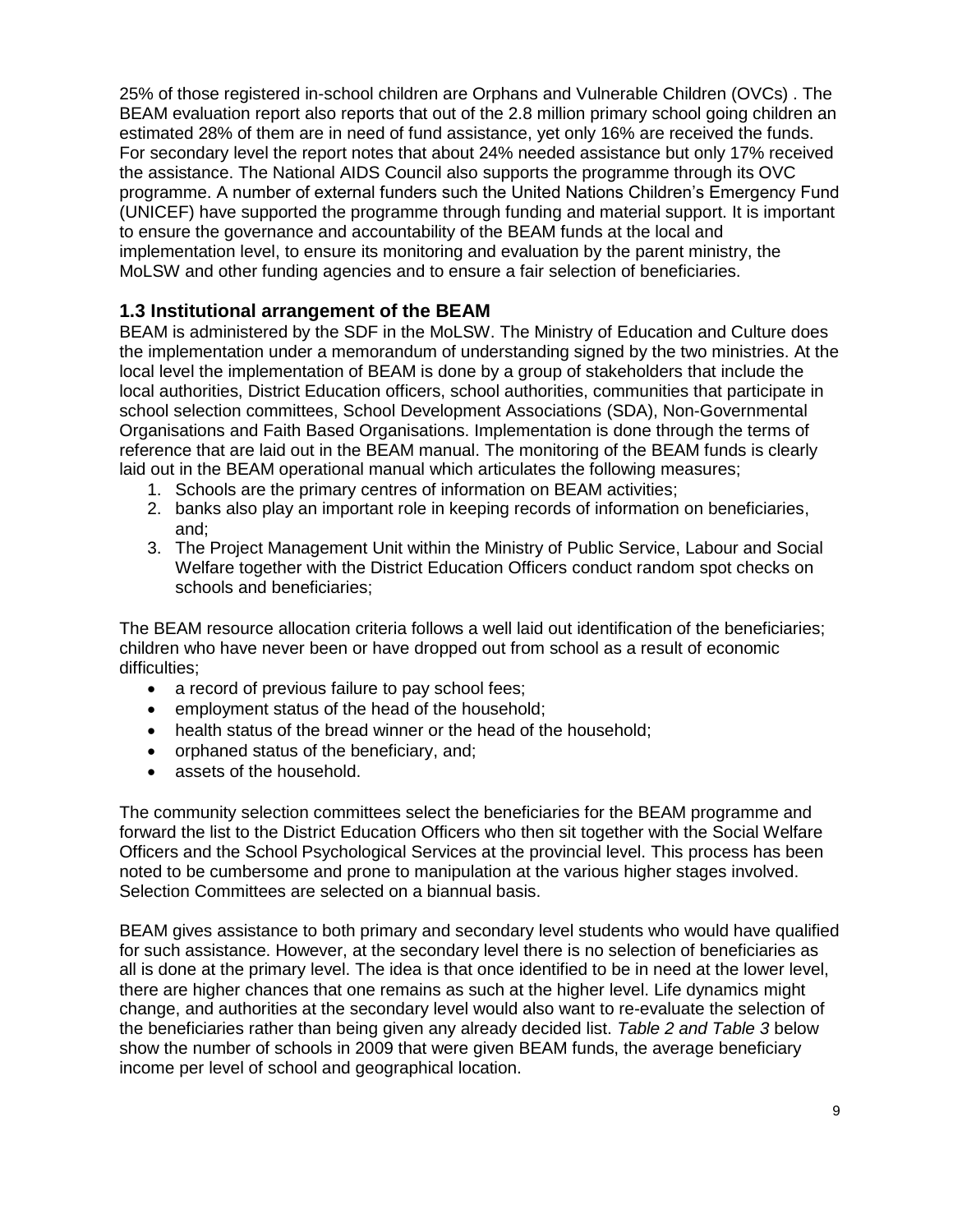| Table 2: Primary school income and expenditure per pupil (EMIS, 2009) |  |  |                                         |  |
|-----------------------------------------------------------------------|--|--|-----------------------------------------|--|
| School type                                                           |  |  | Number of Average income per Average ex |  |

| School type            | <b>Number</b><br>οf<br>schools | Herrage income<br><b>per</b><br>pupil (US\$) | Average expenditure<br>per pupil (US\$) |
|------------------------|--------------------------------|----------------------------------------------|-----------------------------------------|
| All                    | 4727                           | 20.75                                        | 18.38                                   |
| P1 urban /low density  | 193                            | 177.74                                       | 166.27                                  |
| P2 urban /high density | 445                            | 24.95                                        | 21.99                                   |
| P <sub>3</sub> rural   | 4089                           | 9.40                                         | 7.51                                    |

Source: EMIS 2009

There are large differences in the estimated incomes of urban and rural BEAM beneficiaries. In relation to the cost of education, urban schools tend to cost more than the rural schools. The differences in incomes and the average expenditure per pupil are also high, due to differences in fees and levies.

|                        | <u>UUTUUTIITU UTU VAPUTURUU PUI PUPII (LIIIIU; LUUU)</u> |                                    |                                         |  |  |  |
|------------------------|----------------------------------------------------------|------------------------------------|-----------------------------------------|--|--|--|
| School type            | <b>Number of</b><br>schools                              | Average income per<br>pupil (US\$) | Average expenditure per<br>pupil (US\$) |  |  |  |
| All                    | 1581                                                     | 92.71                              | 87.87                                   |  |  |  |
| S1 urban /low density  | 118                                                      | 409.66                             | 408.55                                  |  |  |  |
| S2 urban /high density | 187                                                      | 82.41                              | 72.20                                   |  |  |  |
| S <sub>3</sub> rural   | 1276                                                     | 44.20                              | 43.40                                   |  |  |  |

#### **Table 3: Secondary school income and expenditure per pupil (EMIS, 2009)**

Source EMIS, 2009

# <span id="page-10-0"></span>**1.4 Stakeholder Mapping for BEAM**

Table 4 below provides a list of the important players, the level at which they operate and the key activity areas that they focus on.

#### **Table 4: Key BEAM Stakeholders**

| Stakeholder                                  | Level                  | Activity                                                                          |
|----------------------------------------------|------------------------|-----------------------------------------------------------------------------------|
| Ministry of Finance                          | National               | Budget allocation and expenditure, results<br>based management, auditing (Auditor |
|                                              |                        | General)                                                                          |
| Ministry of Public Service, labour           |                        | Disbursement of The Funds, Management                                             |
| and Social Welfare                           |                        | of the Funds, Monitoring and Evaluation,<br>election of beneficiaries             |
| Social Dimensions Fund                       |                        |                                                                                   |
| Ministry of Education, Sports and<br>Culture |                        | Selection of beneficiaries, Monitoring and<br>Evaluation                          |
| <b>National AIDS Council</b>                 |                        | Budget Support to indigents, Selection of                                         |
|                                              |                        | Beneficiaries (Orphans and Vulnerable                                             |
|                                              |                        | Children [OVC])                                                                   |
| Parliament Portfolio Committee on            |                        | Oversight                                                                         |
| Education                                    |                        |                                                                                   |
|                                              |                        |                                                                                   |
| United Nations Children's Fund               | National, District     | Budget support, monitoring and evaluation                                         |
| Non-Governmental Organisations               | and Community          | Monitoring and evaluation                                                         |
| $-$ NANGO                                    | level                  |                                                                                   |
| Faith Based organisations                    |                        |                                                                                   |
|                                              |                        |                                                                                   |
| National Commercial Banks                    | District and           | Records of accounts, withdrawals,                                                 |
|                                              | <b>Community Level</b> | payments and records of beneficiaries.                                            |
| <b>Local Government Authorities</b>          |                        | Selection of Beneficiaries                                                        |
|                                              |                        | Monitoring and Evaluation                                                         |
| <b>District Education Officers</b>           |                        | Selection of Beneficiaries, Monitoring and                                        |
|                                              |                        | Evaluation                                                                        |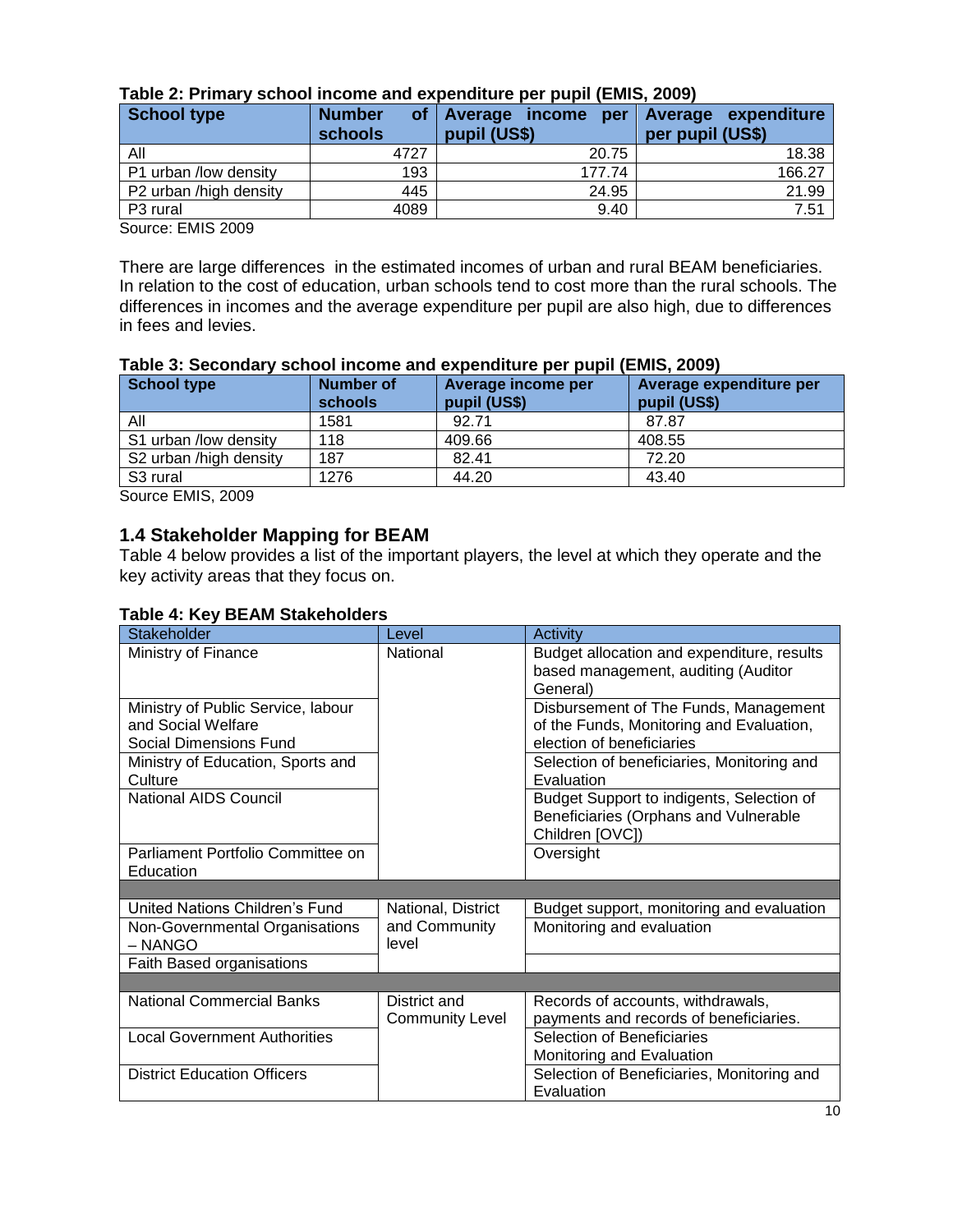| Media                                  |                        | Monitoring; News Reports                   |
|----------------------------------------|------------------------|--------------------------------------------|
| Teachers' Associations                 | <b>Community Level</b> | Selection of Beneficiaries, Implementation |
| <b>School Development Associations</b> |                        |                                            |
| <b>School Authorities</b>              |                        |                                            |
| Schools/Community Selection            |                        |                                            |
| Committees                             |                        |                                            |
| <b>Community Leaders</b>               |                        | Selection and monitoring of beneficiaries; |
|                                        |                        | oversight                                  |
| Beneficiaries/Bread Winners/Head       |                        | School fees, examination, levies and       |
| of Households                          |                        | building fund                              |

While the high number of stakeholders may suggest more oversight on BEAM, the pilot assessment reported below indicated that the monitoring and evaluation of BEAM funds needed attention. In terms of legislation to assist in the governance of BEAM programme, there are a number of Acts listed in the table below that are in place to aid specifically in the selection of BEAM beneficiaries and the subsequent treatments of these indigents.

# **Table 5: Key Legislative and Policy Documents that guide the selection of beneficiaries**

| <b>Document/Legislation</b>                            | <b>Availability</b>     |
|--------------------------------------------------------|-------------------------|
| Children's Protection and Adoption Act, chapter 5      | Yes.                    |
| Children's protection and Adoption Amendment Act, 2001 | Yes                     |
| Social Welfare Assistance Act, 1998                    | Yes                     |
| Disabled Persons Act, Chapter 17                       | Yes.                    |
| National Heroes Dependents Assistance Act, 1984        | <b>Yes</b>              |
| Education Act, Chapter 25                              | $\overline{\text{Yes}}$ |

# <span id="page-11-0"></span>**1.5 The Pilot Survey**

A pilot survey was implemented in May 2012 using the World Bank Framework for assessing budgeting and accounting practices, and the knowledge and availability of important documents at the implementation level. A cross sectional assessment was implemented in two districts of Zimbabwe through interviews with 15 implementers and 30 beneficiaries of the BEAM funds at district level. A questionnaire that captured expenditure and beneficiary information that was developed by UNAIDS was modified for use in this exercise. The exercise was also complemented by a desk review to map the main actors and assess other potential sources of information. The exercise involved government, local government and mission schools. The two districts were also selected to include urban and rural districts. The pilot districts covered were

| Table 6. Farticipating Districts In the plict assessment |                               |                  |  |  |
|----------------------------------------------------------|-------------------------------|------------------|--|--|
| <b>Item</b>                                              | <b>Participating District</b> | <b>Province</b>  |  |  |
|                                                          | Harare                        | Harare           |  |  |
|                                                          | Goromonzi                     | Mashonaland East |  |  |

#### **Table 6: Participating Districts in the pilot assessment**

A standardised questionnaire which included closed and open ended questions was used for the exercise to capture responses at the district level from the;

- 1. School authorities;
- 2. Beneficiaries.

Interviews with the beneficiaries and the school authorities solicited for interviews on the following areas;knowledge of and access to information relating to BEAM; actual amounts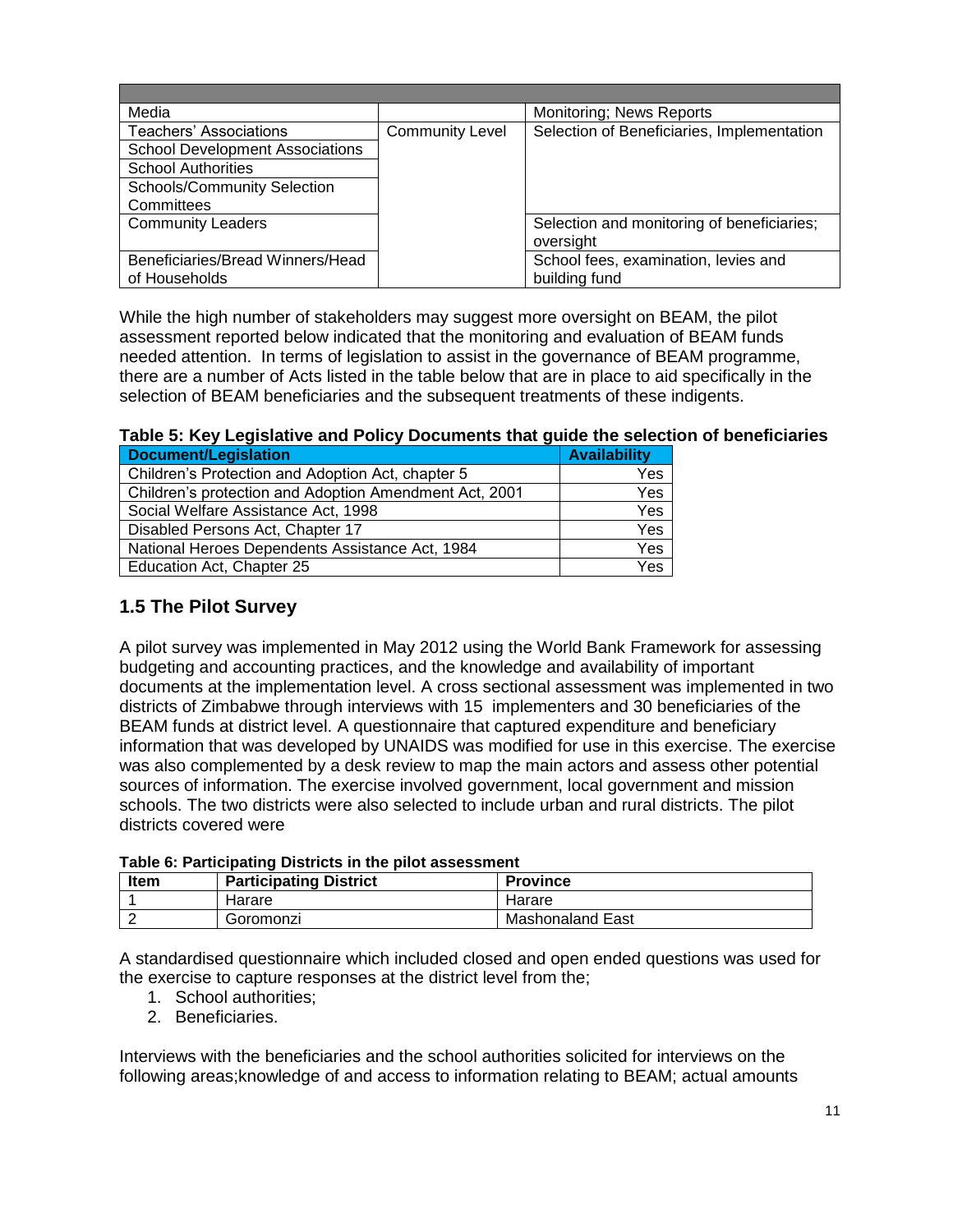disbursed/accessed in 2011; the period and time taken at each level before funds reach the district; perceived level of responsiveness and transparency by national and provincial level structures on allocations; district team and community members' level of access to documents and resources relating to the funds, any documents made publicly available by the national level for the district and the district for the community on amount allocated and expended, when and how the information is communicated; district level perceptions on budget implementation and service delivery in relation to district and national targets.

The small pilot exercise showed that there were systems in place to monitor government funds. There are various legislative and policy documents that clearly spell what is involved, who should be involved and what should be done by each part. There is also a clear process that identifies the key stakeholders in the process and how they should interact with one another. There was a challenge in accessing the relevant BEAM documents at the local level where the implementation of the funds is supposed to take place. Given the frequent staff turnover at the schools, it means that institutional memory with regards to these funds may be lost. The exercise also showed that council schools have mandatory audits unlike their government counter parts.

The pilot provided important information for the logistics and tools for the full survey.

# <span id="page-12-0"></span>**2. Aims of the Assessment**

This larger survey explored the implementation of BEAM in terms of its beneficiaries, fund management, administration, ad resource flows.. The findings intend to inform dialogue on strengthening the implementation, accountability and oversight of the BEAM.

The specific objectives of the assessment were to;

- assess the budget process, how they are devised, who participates at the district level;
- assess the selection process of BEAM beneficiaries at both the primary level and secondary levels;
- assess the disbursement processes, expenditure processes and the monitoring processes;
- assess availability and quality of the budget information and the challenges in accessing and implementing BEAM;
- assess the level of district and community level access to key information or documents on BEAM, relating to these specific funds in particular and generally to other budget information;
- an analysis of district level perceptions on BEAM implementation and service delivery in relation expectations from stakeholders.

# <span id="page-12-1"></span>**3. Methods**

The basic design was a cross sectional survey. It was implemented within 10 districts in nine provinces of Zimbabwe.

The provinces were selected as areas with highest, average and lowest need using the 2009 MIMS statistics (*Shown earlier in Table 1*) to ensure that provinces within each need category were included in the assessment. Within each province, districts were selected using the following criteria;

 to include three urban and seven rural districts based on the higher share of rural residents compared to urban households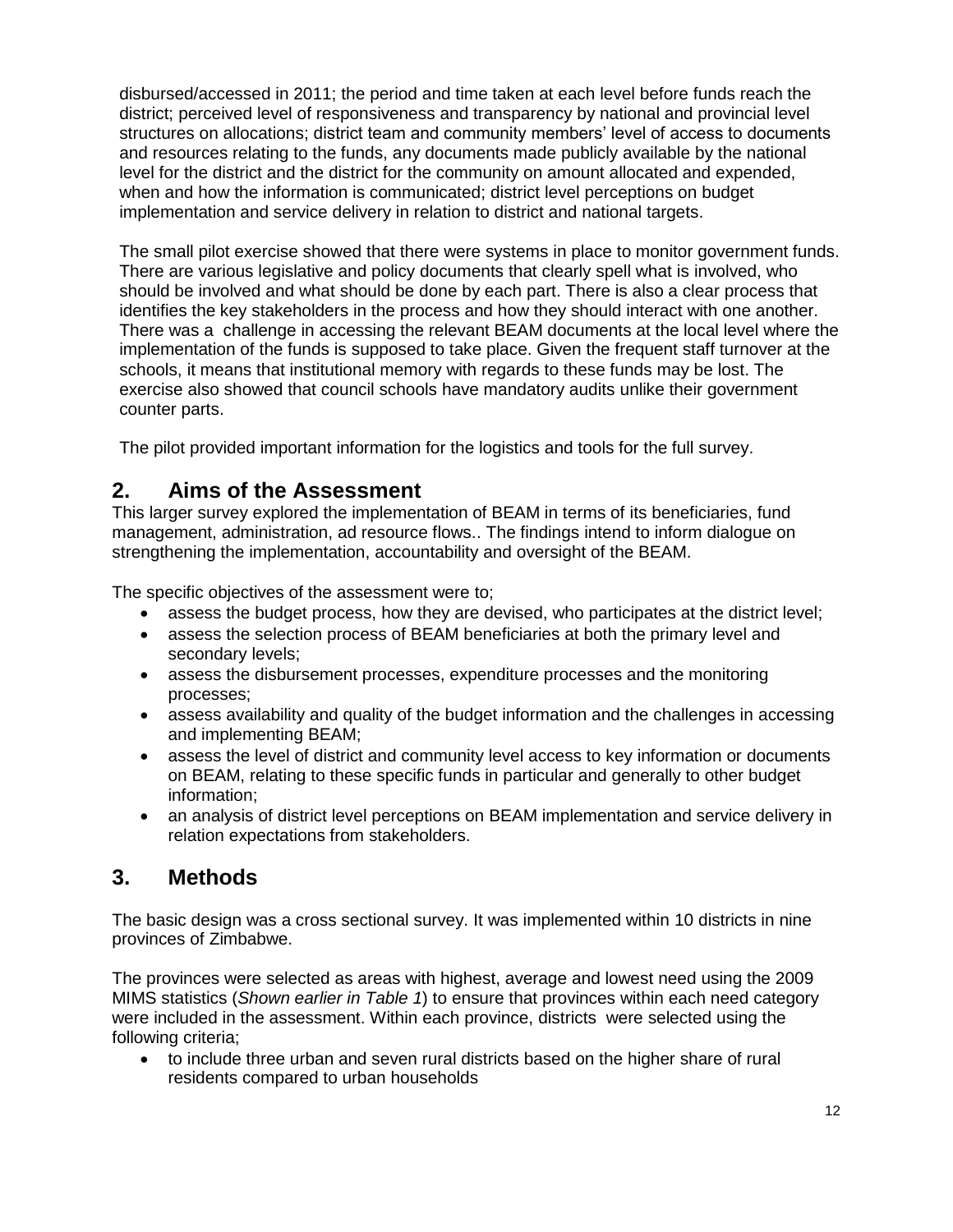• to include districts with community based researchers who have worked with TARSC on other community based assessment and have been trained in research skills. The districts were also selected based on areas where monitoring of fieldwork would be feasible.

The Provinces and districts covered were limited by logistical and financial constraints. The final table of provinces and districts covered is shown in *Table 8* below.

| TADIC 0. FTUVINGS ANU UISUIGLS GUVEIEU |                          |  |  |
|----------------------------------------|--------------------------|--|--|
| <b>Province</b>                        | <b>Districts Covered</b> |  |  |
| Manicaland                             | Chipinge                 |  |  |
| <b>Mashonaland Central</b>             | Bindura rural            |  |  |
| Mashonaland East                       | Goromonzi Chikwaka       |  |  |
| <b>Mashonaland West</b>                | Chinhovi                 |  |  |
| <b>Matabeleland South</b>              | Insiza-Filabusi          |  |  |
| <b>Midlands</b>                        | Kwekwe, Chiwundura       |  |  |
| Masvingo                               | Chiredzi                 |  |  |
| Harare                                 | Epworth                  |  |  |
| <b>Matabeleland North</b>              | Tsholotsho               |  |  |

### **Table 8: Provinces and districts covered**

Within each district, 7 primary schools and three secondary schools were selected within random clusters as the sample. This is in line with the percentage support reflected by number of beneficiaries for BEAM from 2009 to 2011 by school type (403 398 primary and 114 054 secondary). In each district, two community based researchers would collect the data using the methods explained in this protocol.

The summary of the numbers of questionnaires is shown below;

| Table 9: Summary of humbers of questionnaires |                       |                       |                            |  |  |  |
|-----------------------------------------------|-----------------------|-----------------------|----------------------------|--|--|--|
|                                               | <b>Beneficiary</b>    | <b>School Head</b>    | <b>Selection Committee</b> |  |  |  |
|                                               | <b>Questionnaires</b> | <b>Questionnaires</b> | <b>Questionnaires</b>      |  |  |  |
| <b>Per District</b>                           | 20 (14 primary, 6     | 10 (7 primary, 3      | 10 (7 primary, 3           |  |  |  |
|                                               | secondary)            | secondary)            | secondary)                 |  |  |  |
| Total for this                                | 200 (140 primary, 60  | 100 (70 primary, 30   | 100 (70 primary, 30        |  |  |  |
| <b>Assessment</b>                             | secondary)            | secondary)            | secondary)                 |  |  |  |

### **Table 9: Summary of numbers of questionnaires**

A letter of authority for the work was obtained from the Ministry of Labour and Social Services at central level. A letter authorizing researchers to enter schools to carry out the survey was obtained from Ministry of Education, Arts, sports and Culture. Each community based research team obtained further consent to proceed at two levels: (i) district level and (ii) individual school/ participant level. Each team was assisted by a letter detailing the purpose of the assessment and guaranteeing confidentiality of individual views of participants. The research team also obtained verbal permission to proceed from the participants for the school authority questionnaire and for the guardian/beneficiary questionnaire after explaining the exercise. If a person declined, the team found a substitute using purposive convenience sampling.

Data analysis for the four questionnaires was done in both excel and SPSS. Frequencies were generated from the various responses that were given by the school authorities and beneficiaries, and stratified according to type of school and location of school.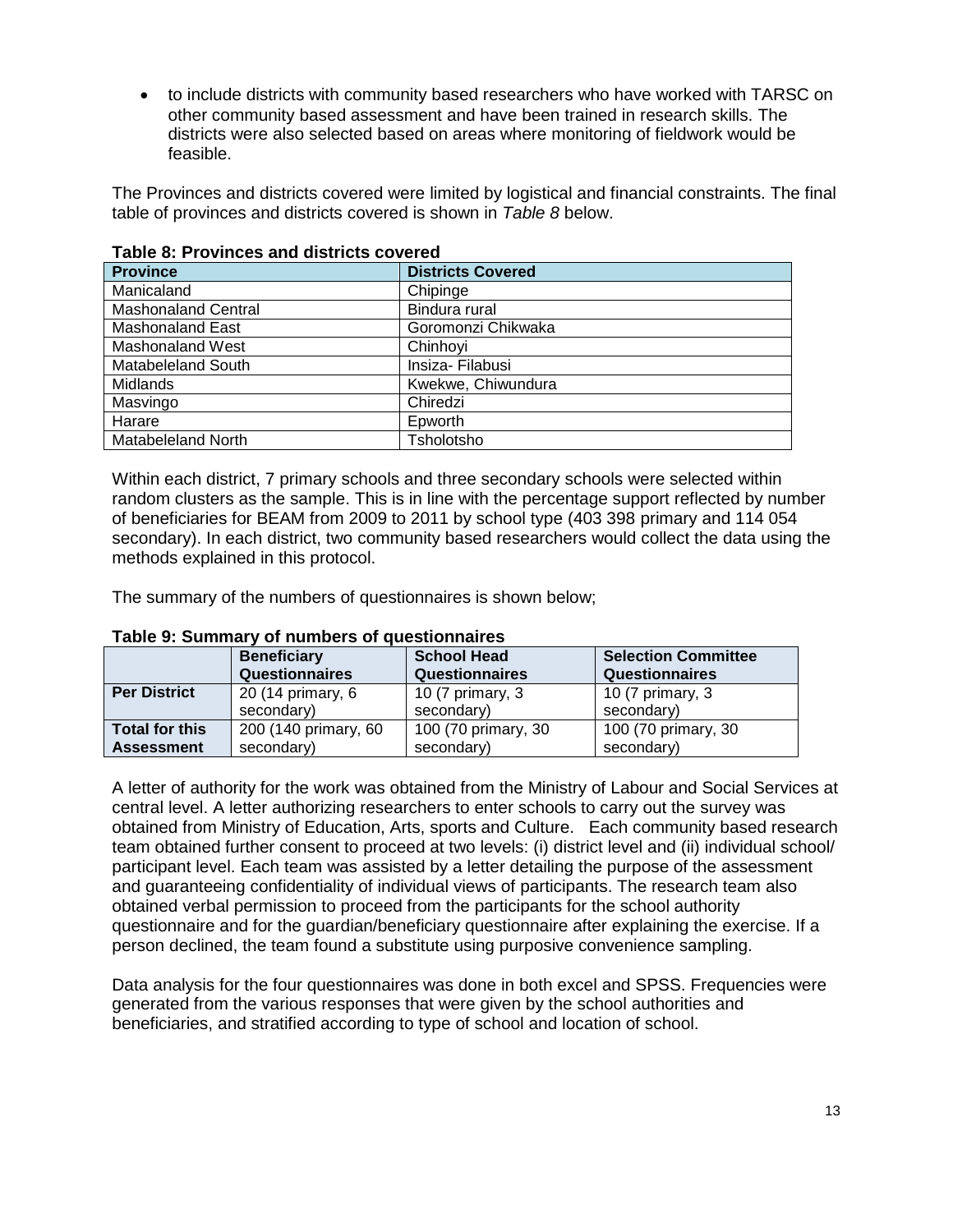# <span id="page-14-0"></span>**4. Findings**

The survey reached out to more than 100 school Head or other authorities (such as bursars and accounts clerks), more than 200 beneficiaries. The table below gives a typological summary of the different types of beneficiaries for the different type of schools. A greater number of the schools and beneficiaries fall under the council schools as most rural schools are community schools that are jointly owned by the council and the communities. The survey included some estate schools (privately owned company schools) that are located in the Lowveld area to ascertain how they handled BEAM funds. Most of the potential beneficiaries are orphans (a combined total of 11448, which is 75% of the total number of potential beneficiaries) followed by those whose bread winner was not gainfully employed and those whose households had been classified as extremely poor. As expected almost 100% of the beneficiaries were street kids were found in the urban areas, with one or two in the peri-urban. It is not clear which of the potential beneficiaries falling under the category of one deceased parent had father or mother deceased. Of these 15 243 potential beneficiaries in the schools' registers, only 8533 (56%) were receiving BEAM assistance.

| Type of<br><b>School</b> | <b>Orphane</b><br>d both<br>parents | Orphaned<br>one parent<br>deceased | <b>Child under</b><br>lfoster care | <b>Living on</b><br>the street | <b>IBread</b><br>lwinner<br>Inot<br>gainfully<br>employed Disabled |     | Household<br>extremely<br>poor | <b>Bread</b><br>lwinner<br>chronically<br>ĦП |
|--------------------------|-------------------------------------|------------------------------------|------------------------------------|--------------------------------|--------------------------------------------------------------------|-----|--------------------------------|----------------------------------------------|
| lGovernment              | 508                                 | 497                                | 59                                 | 6                              | 556                                                                | 98  | 229                            | 69                                           |
| Council                  | 7986                                | 1430                               | 342                                | 23                             | 724                                                                | 129 | 616                            | 158                                          |
| Mission                  | 330                                 | 146                                | 81                                 | 0                              | 47                                                                 | 19  | 362                            | 32                                           |
| Estates                  | 276                                 | 275                                | 27                                 | 5                              | 79                                                                 | 5   | 108                            | 21                                           |
| <b>Total</b>             | 9100                                | 2348                               | 509                                | 34                             | 1406                                                               | 251 | 1315                           | 280                                          |

| Table 10: Number of potential BEAM beneficiary categories by type of school |  |
|-----------------------------------------------------------------------------|--|
|-----------------------------------------------------------------------------|--|

Almost all potential BEAM beneficiaries in the resettlement areas and Estates area were receiving BEAM support.

*Table 12* overleaf shows that most of the beneficiaries were concentrated at council schools and at the primary level in the acquired resettlement areas. Overall, only 12.6% of the total enrolment of the schools that participated in the survey received BEAM support.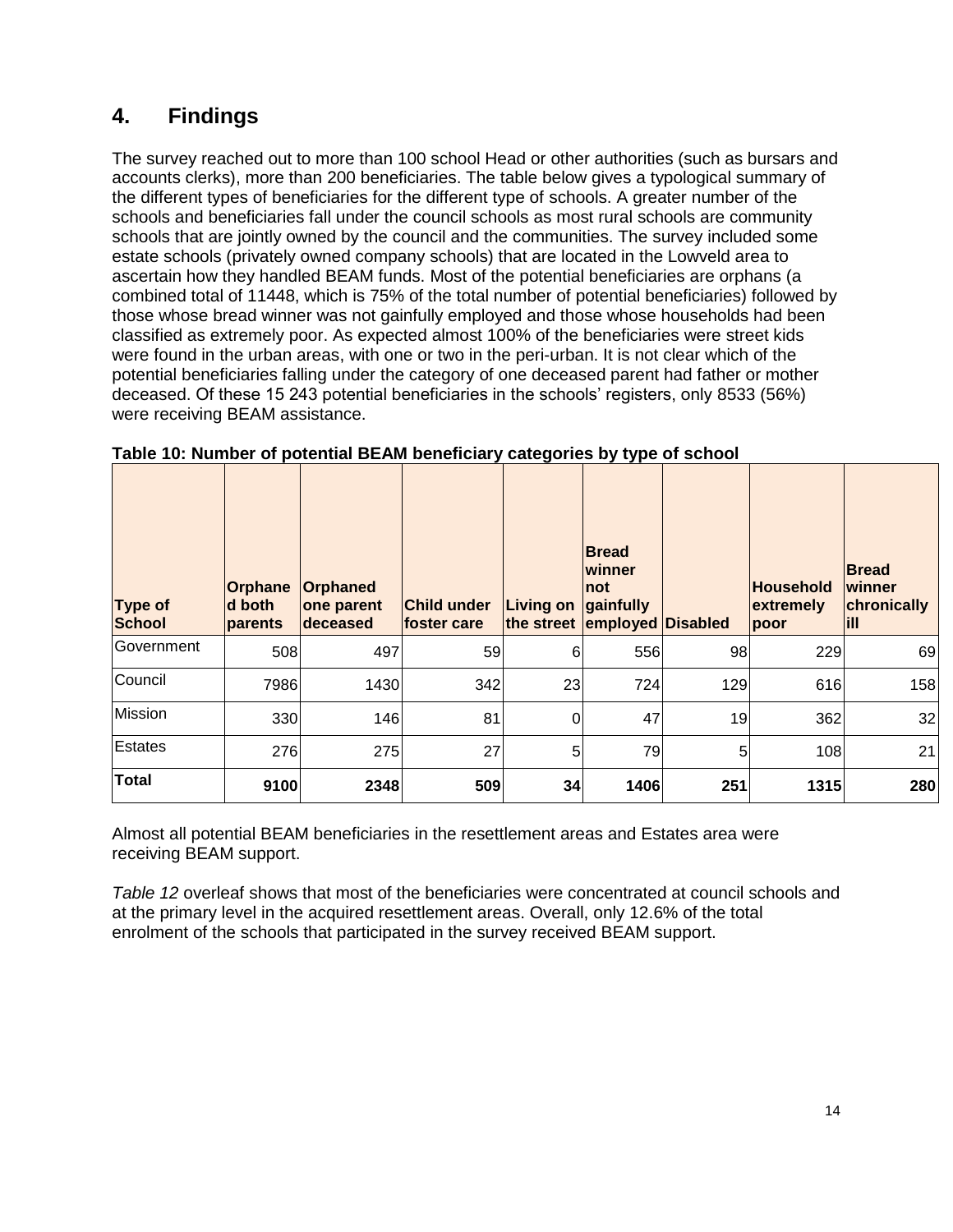| Table 11: Number of Potential BEAM beneficiaries by location |  |
|--------------------------------------------------------------|--|
|--------------------------------------------------------------|--|

| Location<br>of school parents | Orphaned<br>lboth | <b>Orphaned</b><br>one parent foster<br><b>deceased</b> | <b>Child</b><br>lunder<br><b>care</b> | Living<br>lon the<br><b>street</b> | <b>Bread</b><br>winner<br>not<br>gainfull<br>employ<br>led | <b>Disabled</b> | <b>Household</b><br>extremely<br>poor | <b>Bread</b><br>winner<br>chronically<br>lill | <b>Actual</b><br><b>Number</b><br>receiving<br><b>Assistance</b> |
|-------------------------------|-------------------|---------------------------------------------------------|---------------------------------------|------------------------------------|------------------------------------------------------------|-----------------|---------------------------------------|-----------------------------------------------|------------------------------------------------------------------|
| Urban                         | 699               | 749                                                     | 195                                   | 34                                 | 672                                                        | 113             | 370                                   | 92                                            | 2717                                                             |
| Rural                         | 8024              | 1310                                                    | 296                                   | $\overline{0}$                     | 694                                                        | 124             | 893                                   | 163                                           | 5022                                                             |
| Resettle-<br>lment            | 229               | 114                                                     | 3                                     | $\Omega$                           |                                                            | 11              | 30                                    | 5                                             | 405                                                              |
| Estates/<br>Other             | 151               | 177                                                     | 15                                    | $\mathbf 0$                        | 11                                                         | 2               | 12                                    | 15                                            | 389                                                              |
| <b>Total</b>                  | 9103              | 2350                                                    | 509                                   | 34                                 | 1384                                                       | 250             | 1305                                  | 275                                           | 8533                                                             |

#### **Table 12: BEAM Beneficiaries as a Percentage of Total school enrolment**

| <b>Type of School</b>     | <b>BEAM Beneficiaries as %</b><br>of Total School Enrolments |
|---------------------------|--------------------------------------------------------------|
| Government                | 6.86                                                         |
| Council                   | 15.01                                                        |
| <b>Mission</b>            | 8.76                                                         |
| Estates/Other             | 12.70                                                        |
| <b>By School Level</b>    |                                                              |
| Primary                   | 13.21                                                        |
| Secondary                 | 11.31                                                        |
| <b>By School Location</b> |                                                              |
| Urban                     | 8.54                                                         |
| Rural                     | 12.99                                                        |
| Resettlement              | 18.01                                                        |
| Estates                   | 11.95                                                        |
| <b>Total</b>              | 12.63                                                        |

### <span id="page-15-0"></span>**3.1 Governance of BEAM Funds**

Most concern with the BEAM Programme by key informants related to the governance of the funds at the school level. Once these funds are disbursed to schools, 93% of the schools reported including these funds in the schools general accounts, which meant that they are not kept in a separate account. This posed challenges when accounting for them separately. Tracking of funds in a basket of other funds is generally a cumbersome exercise, as one cannot distinguish accurately which funds were used for which activity. Some of the schools surveyed deposited the BEAM funds into the SDA account. Basket funding had its own advantages too, such as lower bank charges and less time spent managing the funds from one account. In general the rules and systems to monitor the use of BEAM funds were in place and were generally laid out in the BEAM manuals, but the implementation of these rules and systems had remained a problem. As noted in earlier sections, the auditing of the BEAM funds remained a challenge for most of the schools. Most of the surveyed schools (65%), reported not having any manuals that gave directions on how the BEAM funds could be accounted.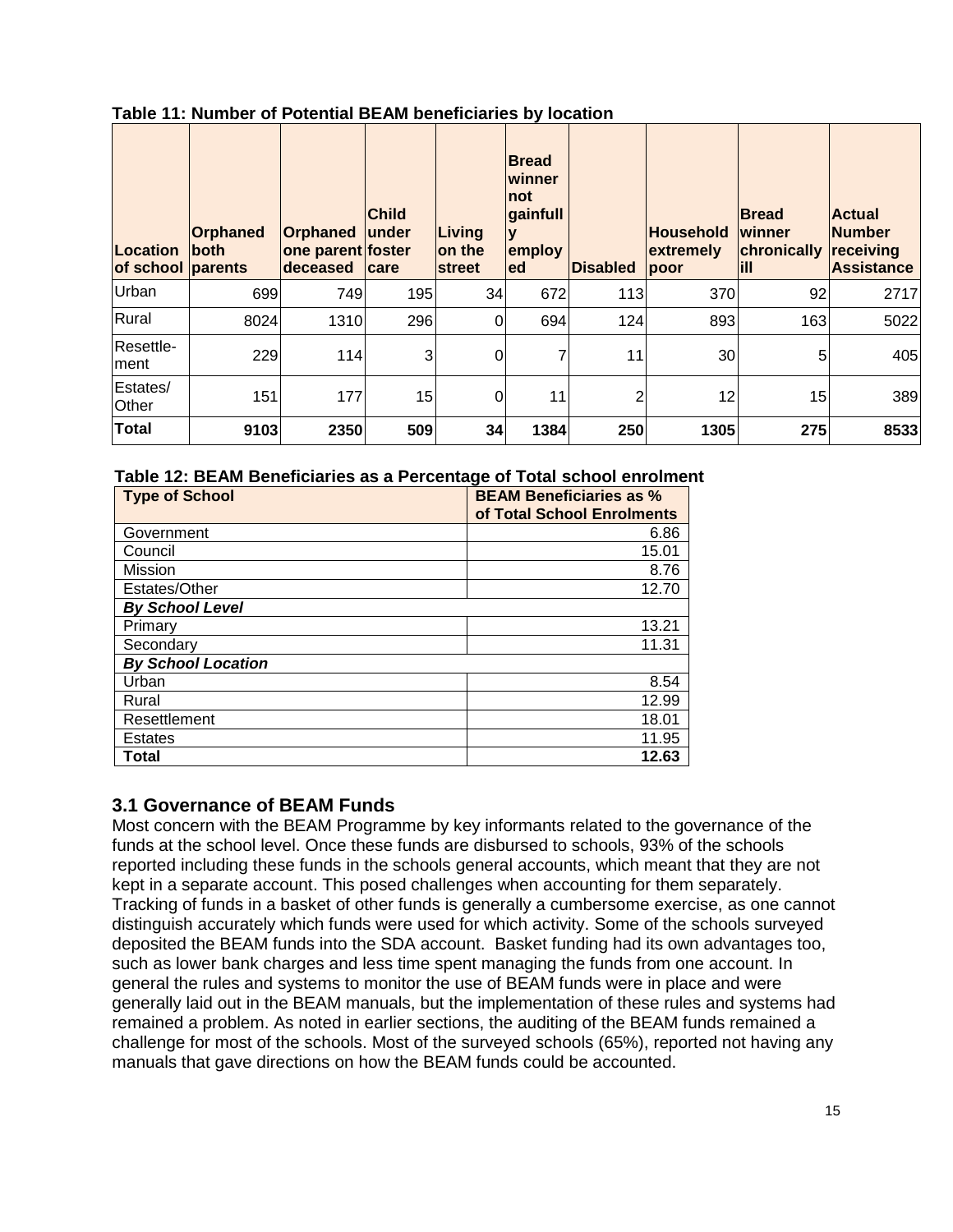Table 13 below shows details on the accounting of BEAM funds in the surveyed schools.

| Type of<br><b>School</b> | Are the funds<br>audited? |                       | If they are<br>audited, was the<br>auditor's report<br>issued for the last<br>financial Year |       | Is there a<br>systematic<br>collection,<br>analysis and<br>reporting of<br>performance<br>information to<br>verify compliance<br>with strategic<br>goals and to<br>provide a sound<br>basis for future<br>implementation? | policy making and | Are there<br>instances where<br>guardians have<br>used their own<br>money?<br><b>Yes</b><br>No. |       | Were they<br>reimburse<br>$d$ ? | Are clients surveys<br>routinely and<br>frequently carried<br>out as part of these<br>evaluations for<br><b>BEAM?</b> |       |
|--------------------------|---------------------------|-----------------------|----------------------------------------------------------------------------------------------|-------|---------------------------------------------------------------------------------------------------------------------------------------------------------------------------------------------------------------------------|-------------------|-------------------------------------------------------------------------------------------------|-------|---------------------------------|-----------------------------------------------------------------------------------------------------------------------|-------|
|                          | <b>Yes</b>                | <b>No</b>             | <b>Yes</b>                                                                                   | No.   | Yes                                                                                                                                                                                                                       | No.               |                                                                                                 |       | <b>Yes</b>                      | <b>Yes</b>                                                                                                            | No.   |
| Government<br>(n=19)     | 94.7<br>$\%$              | 5.3%                  | 94.4%                                                                                        | 5.6%  | 52.6%                                                                                                                                                                                                                     | 47.4%             | 50.0%                                                                                           | 50%   | 50.0%                           | 21.1%                                                                                                                 | 78.9% |
| Council<br>$(n=61)$      | 76.7<br>$\%$              | 23.3<br>$\%$          | 66.6%                                                                                        | 33.3% | 31.5%                                                                                                                                                                                                                     | 68.5%             | 22.6%                                                                                           | 75.8% | 21.0%                           | 28.1%                                                                                                                 | 71.9% |
| Mission<br>$(n=12)$      | 83.3<br>$\%$              | 16.7<br>%             | 50.0%                                                                                        | 50.0% | 50.0%                                                                                                                                                                                                                     | 50.0%             | 8.3%                                                                                            | 91.7% | 8.3%                            | 45.5%                                                                                                                 | 54.5% |
| Estate/Other<br>$(n=6)$  | 50.0<br>$\%$              | 50.0<br>$\%$          | 80.0%                                                                                        | 20.0% | $0\%$                                                                                                                                                                                                                     | 100%              | 33.3%                                                                                           | 66.7% | 33.3%                           | $0\%$                                                                                                                 | 100%  |
| Total (n=98)             | 79.4<br>%                 | 20.6<br>$\frac{0}{0}$ | 71.8%                                                                                        | 28.2% | 36.3%                                                                                                                                                                                                                     | 63.7%             | 26.5%                                                                                           | 72.4% | 25.5%                           | 26.9%                                                                                                                 | 73.1% |

**Table 13: Accounting for Beam Funds**

# <span id="page-16-0"></span>**3.2 Accountability for BEAM Funds**

As result of the late disbursement of BEAM funds to schools, there were cases where schools remained with unused funds. When this happened, the guardians (72.4%) of the beneficiaries would have used their own money to pay for fees and levies or beneficiaries dropped out of school completely. The BEAM manuals have no clear mechanisms that state how these unused funds should be used by the schools, how the guardians who would have paid fees and levies for some of the beneficiaries are supposed to be reimbursed their moneys. *Table 14* below shows that 68% reported not being aware of any circular by the government that stated how funds that remained unused at the end of the year could be dealt with. The problem was more prevalent at the council, estate and mission schools, which are not public schools, hence use their own discretion to deal with this issue. Another finding of survey was in relation to availability of qualified staff at the school level to manage the BEAM funds. Most of the schools (57%) did not have qualified personnel, such as bursars or general accounts clerks to manage the school accounts and the BEAM funds. What was surprising though is that the problem was found at council, mission and estate schools. Most rural councils had accounts clerks stationed at their district offices that then moved around schools doing the school books, rather than have an accounts clerk at each school. This could also be the same arrangement with the Mission schools. In some the government schools, some of the Headmasters acted as accounting officers. According to the survey results there was a dearth of management courses for these head teachers on how to manage their school accounts.

The effectiveness of the BEAM programme was also affected by the lack of consultation between the schools and the Ministry of Labour and Social Welfare when the budgets were being crafted. Schools were allocated BEAM funds on the strength of their total enrolment and not necessarily on the basis of their needs; hence there was limited consultation on allocation between the two. Most of the schools (92.8%) reported that there was lack of consultation on the budget.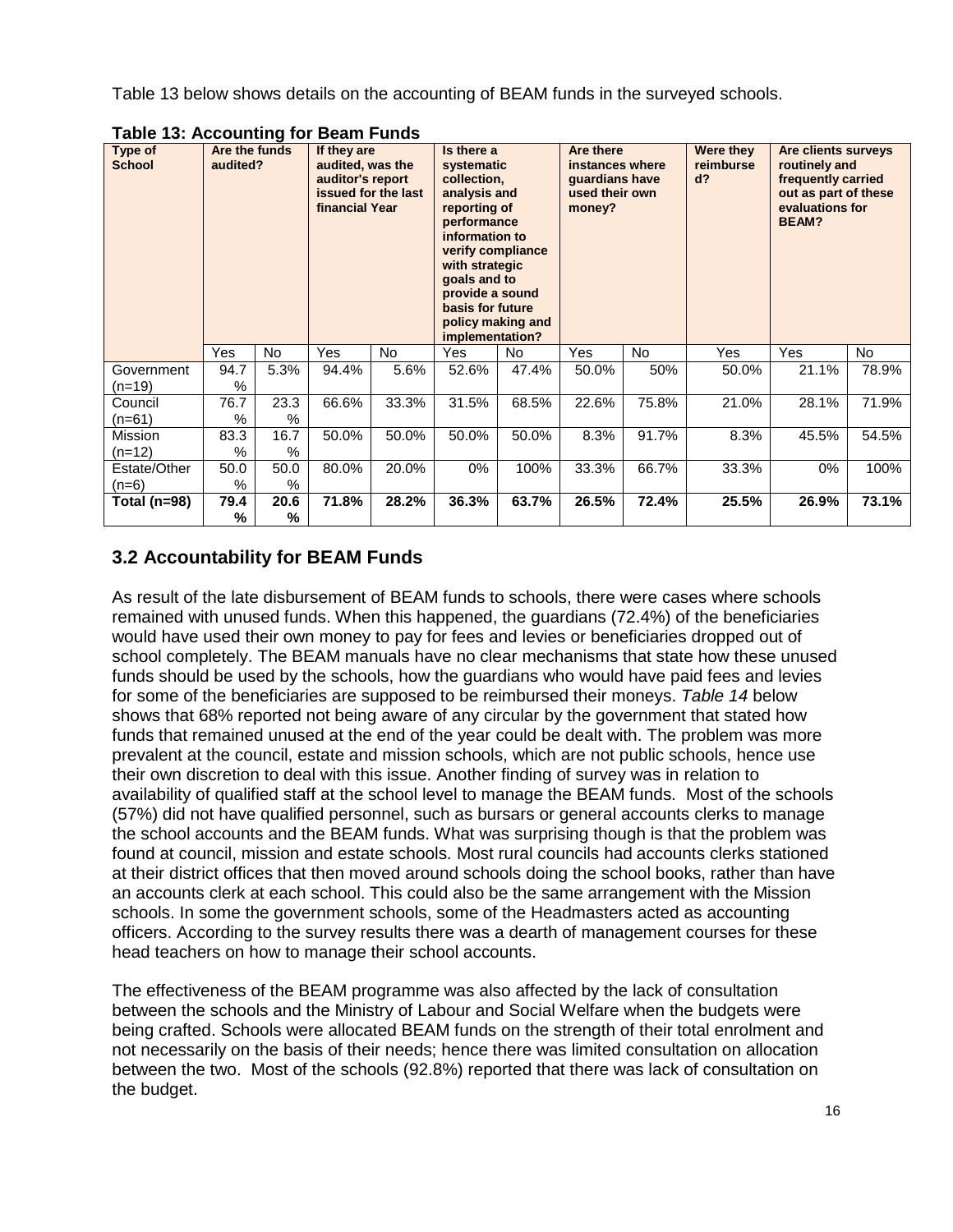| <b>Type of</b><br><b>School</b> | <b>Rules and</b><br><b>Systems: Are</b><br>there checks and<br><b>Balances in the</b><br>system (external<br>and internal audit) |       | Are there any rules<br>provided by the<br><b>Ministry to govern how</b><br>unused money at the<br>end of the year should<br>be spent? |       | Is the list of<br><b>beneficiaries</b><br>provided to the<br><b>Ministry</b><br>beginning of the<br>vear? |       | Do you have a<br>qualified<br>accounts<br>clerk/bursar in<br>the school? |       | <b>Does the Ministry</b><br>consult Schools<br>before budget<br>finalisation? |       |
|---------------------------------|----------------------------------------------------------------------------------------------------------------------------------|-------|---------------------------------------------------------------------------------------------------------------------------------------|-------|-----------------------------------------------------------------------------------------------------------|-------|--------------------------------------------------------------------------|-------|-------------------------------------------------------------------------------|-------|
|                                 | Yes                                                                                                                              | No.   | Yes                                                                                                                                   | No.   | Yes                                                                                                       | No    | Yes                                                                      | No.   | Yes                                                                           | No.   |
| Government<br>$(n=19)$          | 89.5%                                                                                                                            | 5.3%  | 52.9%                                                                                                                                 | 41.2% | 50.0%                                                                                                     | 50.0% | 94.7%                                                                    | 5.3%  | 15.8%                                                                         | 84.2% |
| Council<br>$(n=61)$             | 78.7%                                                                                                                            | 21.3% | 22.4%                                                                                                                                 | 72.4% | 67.2%                                                                                                     | 32.8% | 29.5%                                                                    | 70.5% | 5.0%                                                                          | 95.0% |
| Mission<br>$(n=12)$             | 83.3%                                                                                                                            | 16.7% | 8.3%                                                                                                                                  | 75.0% | 66.7%                                                                                                     | 33.3% | 41.7%                                                                    | 58.3% | 8.3%                                                                          | 91.7% |
| Estate/Other<br>$(n=6)$         | 50.0%                                                                                                                            | 50.0% | 16.7%                                                                                                                                 | 83.3% | 83.3%                                                                                                     | 16.7% | 16.7%                                                                    | 83.3% | 0%                                                                            | 100%  |
| <b>Total</b><br>$(n=98)$        | 79.6%                                                                                                                            | 19.4% | 25.8%                                                                                                                                 | 67.7% | 64.0%                                                                                                     | 35.1% | 42.9%                                                                    | 57.1% | 7.2%                                                                          | 92.8% |

**Table 14: BEAM guidelines and Rules**

Sharing expenditure reports with stakeholders reflects best practice in promoting the principles of accountability. In this survey 41.5% of the schools that responded said that they did not share any reports on the expenditure of BEAM funds. Those that did, did so whenever they held their School Development Committee (SDC) meetings. There is therefore no effective monitoring of the use of the funds if the financial expenditure reports are not shared with all stakeholders.

| Type of<br><b>School</b> | <b>Is the BEAM</b><br>accounting<br>separate from<br>other school<br>accounts or other<br>development<br>funds? |       | <b>Are financial</b><br>statements for the<br><b>BEAM</b> prepared in<br>accordance with<br>recognised set of<br>accounting standards? |       | Have you<br>attended any<br>financial<br>management<br>courses in the<br>past 2 years? |       | Have your school<br>been given<br>manuals setting<br>out the<br>procedures and<br>regulations for<br>accounting BEAM<br>funds received? |       | Are reports on<br><b>Expenditure on</b><br><b>BEAM shared or</b><br>distributed to<br>stakeholders? |       |
|--------------------------|-----------------------------------------------------------------------------------------------------------------|-------|----------------------------------------------------------------------------------------------------------------------------------------|-------|----------------------------------------------------------------------------------------|-------|-----------------------------------------------------------------------------------------------------------------------------------------|-------|-----------------------------------------------------------------------------------------------------|-------|
|                          | Yes                                                                                                             | No.   | Yes                                                                                                                                    | No    | Yes                                                                                    | No.   | Yes.                                                                                                                                    | No.   | Yes                                                                                                 | No.   |
| Government<br>$(n=19)$   | 5.6%                                                                                                            | 94.4% | 83.3%                                                                                                                                  | 16.7% | 68.4%                                                                                  | 31.6% | 47.4%                                                                                                                                   | 52.6% | 42.1%                                                                                               | 57.9% |
| Council<br>(n=61)        | 8.2%                                                                                                            | 91.8% | 67.2%                                                                                                                                  | 32.8% | 70.5%                                                                                  | 29.5% | 34.4%                                                                                                                                   | 65.6% | 7.7%                                                                                                | 29.3% |
| Mission<br>$(n=12)$      | 0%                                                                                                              | 100%  | 91.7%                                                                                                                                  | 8.3%  | 83.3%                                                                                  | 16.7% | 33.3%                                                                                                                                   | 66.7% | 36.4%                                                                                               | 63.6% |
| Estate/Other<br>$(n=6)$  | 0%                                                                                                              | 100%  | 50.0%                                                                                                                                  | 50.0% | 66.7%                                                                                  | 33.3% | 0%                                                                                                                                      | 100%  | 33.7%                                                                                               | 66.7% |
| Total<br>$(n=98)$        | 6.2%                                                                                                            | 93.8% | 72.2%                                                                                                                                  | 27.8% | 71.4%                                                                                  | 28.6% | 34.7%                                                                                                                                   | 65.3% | 58.5%                                                                                               | 41.5% |

**Table 15: Financial Accounting System**

### <span id="page-17-0"></span>**3.3 Beneficiaries Views of BEAM Programme**

While BEAM assistance was not essentially tied to the academic performance of the beneficiaries but on need, there were some instances where continued BEAM assistance was tied to academic performance of the beneficiary. This observation was corroborated by some of the beneficiaries themselves, where about 1.6% of them attested to the use of academic performance as an indicator for continued BEAM support. In most cases though, once on BEAM, beneficiaries were guaranteed continued support, unless they transferred to another school. Once a beneficiary transferred to another school, BEAM support was terminated immediately for that student and given to the next deserving pupil from the school.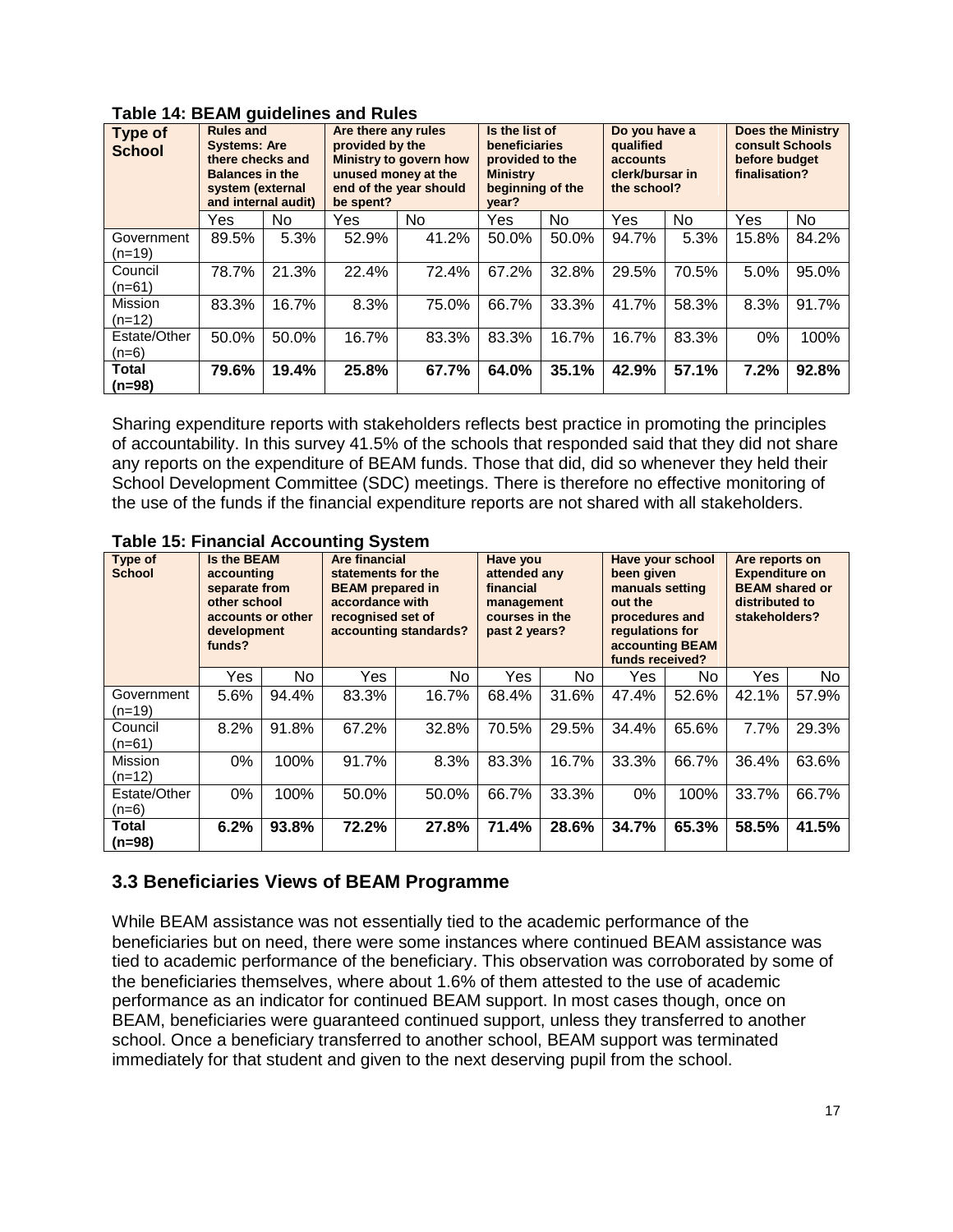| <b>Type of School</b> | Is continued BEAM assistance tied to: |             |       |  |  |  |  |
|-----------------------|---------------------------------------|-------------|-------|--|--|--|--|
|                       | <b>Performance</b>                    | do not know |       |  |  |  |  |
| Government (n=38)     | $0.0\%$                               | 100%        | 0%    |  |  |  |  |
| Council (n=120)       | $1.7\%$                               | 88.1%       | 10.2% |  |  |  |  |
| Mission $(n=20)$      | $0.0\%$                               | 95.5%       | 4.5%  |  |  |  |  |
| Estate/Other (n=10)   | 10.0%                                 | 90.0%       | 0%    |  |  |  |  |
| Total ( $n=118$ )     | 1.6%                                  | 91.5%       | 6.9%  |  |  |  |  |

#### **Table 16: Criteria for Continued BEAM Assistance**

About 30% of beneficiaries reported failing to access BEAM funds at some stage in their studies, with the majority of cases happening at council, mission and Estate schools. The study could not determine whether there was prioritisation in terms of disbursement of funds between the different school types and different school locations. Government policy on non-payment of fees, specifically for the beneficiaries stated that beneficiaries should not be excluded from classes for non-payment or delays in payment of fees, since the funds would be disbursed anyway. However, while the government schools did not have any cases where beneficiaries were barred from attending school on account of non-payment of fees, council schools, mission and estate schools had about 10% of cases where beneficiaries were excluded from school for non-payment. Council and mission schools were not strictly obliged to adhere to the government policy of not sending away pupils for non-payment of fees. Estate schools had a greater share of pupils who were excluded from school for non-payment, simply because the Estates have a tendency of using child labour and often offer these beneficiaries work on the farm in exchange for payment of schools fees.

#### **Type of school Has the BEAM at any period failed to pay for your fees/levies? Are you sometimes chased from school for non payment of fees and levies?** Yes | No | Yes | No Government (n=38) 2.6% 97.4% 0% 0% 100% Council (n=119)  $12.6\%$  87.4% 10% 10% 90% Mission (n=22)  $22.7\%$  77.3% 18.2% 18.2% 81.8% Estate/Other (n=10) 30.0% 70.0% 30.0% 70.0% **Location of School** Urban 7.5% 92.5% 7.5% 92.5% Rural 15.4% | 84.6% | 12.0% | 88.0% Resettlement 3.8% 4.8% 0% 100% Estates/other 33.3% 66.7% 44.4% 55.6% **Total (n=189) 13.8% 86.2% 10% 90.0%**

#### **Table 17: BEAM beneficiaries and Non-payment of Fees**

### <span id="page-18-0"></span>**3.4 Selection Committee, Accountability and Governance Issues**

We interviewed 85 members of the school selection committee who were neither the Headmaster of the school nor the community head, to get a view from an ordinary member of the committee. About 81.2% of the surveyed committee members affirmed that most of their peers in the school selection committees had a good to a very good understanding of the BEAM guidelines on selection of beneficiaries.

About 38.1% of those interviewed observed that schools did not display lists of beneficiary on the public notice board. The display of names on the public notice allows the community to verify who has beneficiated and to even question the basis for the allocation of support. Without a publicly available list of beneficiaries, transparency and accountability could be compromised.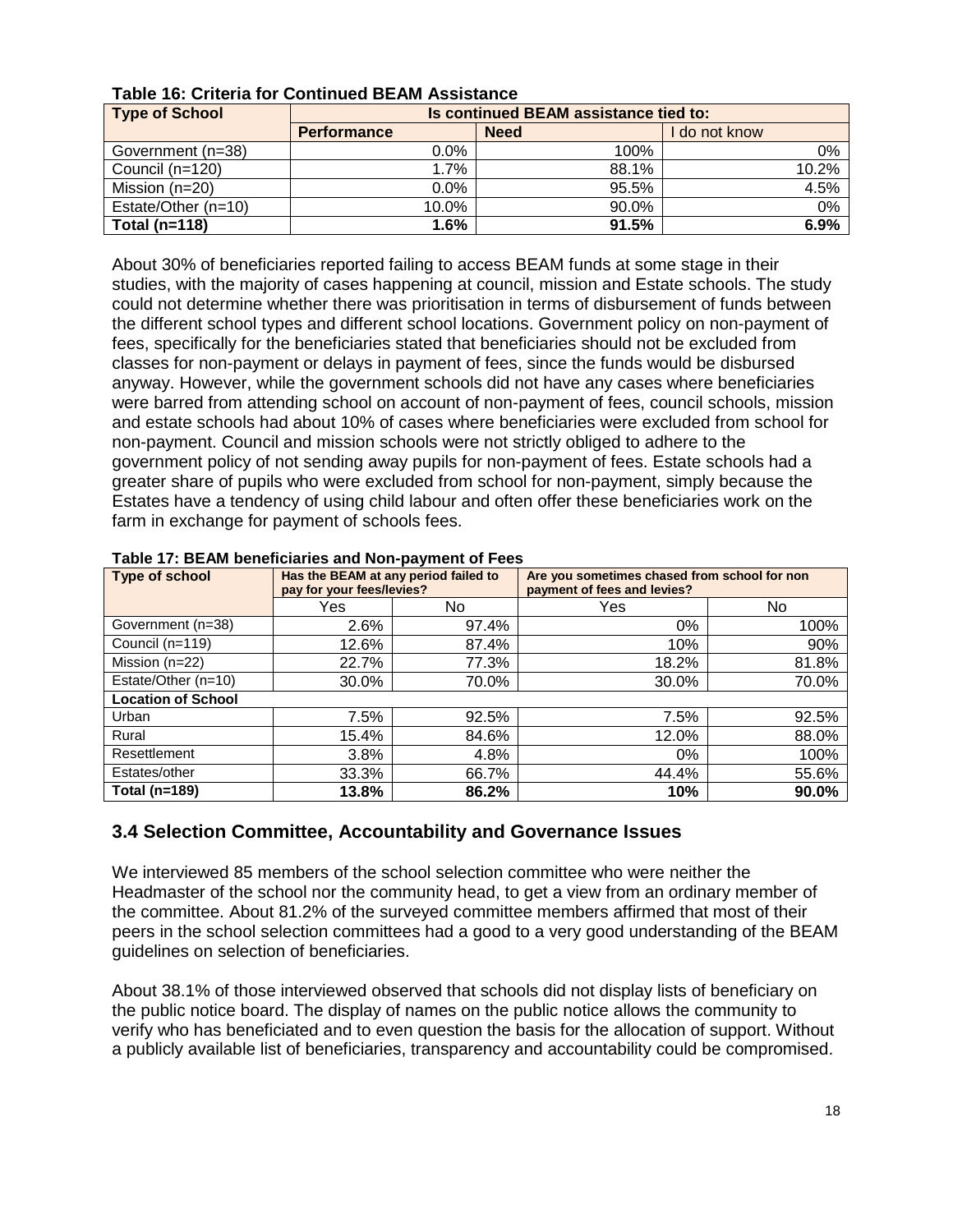BEAM guidelines oblige each school to display on the public notice board a list of beneficiaries Compliance with this directive varied widely with 53% of government schools reporting compliance. For council and Estate schools the rate was 46.3% and 66.7% respectively.

| <b>Type of School</b> |                 | In your opinion are leaders familiar with BEAM guidelines? |                 |                     |          |  |  |  |  |  |
|-----------------------|-----------------|------------------------------------------------------------|-----------------|---------------------|----------|--|--|--|--|--|
|                       | <b>Verv</b>     | <b>Familiar</b>                                            | <b>Fairly</b>   | <b>Not Familiar</b> | I do not |  |  |  |  |  |
|                       | <b>Familiar</b> |                                                            | <b>Familiar</b> |                     | know     |  |  |  |  |  |
| Government (n=15)     | 20.0%           | 53.3%                                                      | 0%              | 13.3%               | 13.3%    |  |  |  |  |  |
| Council (n=54)        | 48.1%           | 35.2%                                                      | 13.0%           | 1.9%                | 1.9%     |  |  |  |  |  |
| Mission $(n=10)$      | 50.0%           | 30.0%                                                      | 20.0%           | $0\%$               | 0%       |  |  |  |  |  |
| Estate/Other (n=6)    | 16.7%           | 66.7%                                                      | 16.7%           | 0%                  | 0%       |  |  |  |  |  |
| <b>Total</b>          | 41.2%           | 40.0%                                                      | 11.8%           | 3.5%                | 3.5%     |  |  |  |  |  |

#### **Table 18: Selection Committee views on BEAM Guidelines**

#### **Table 19: Selection Committee on understanding on BEAM Guidelines**

| <b>Type of School</b> |                  | Are BEAM selection Guides easy to understand? |       |       |       |  |  |  |  |
|-----------------------|------------------|-----------------------------------------------|-------|-------|-------|--|--|--|--|
|                       | <b>Very easy</b> | <b>Very Difficult</b>                         |       |       |       |  |  |  |  |
| Government (n=15)     | 40.0%            | 40.0%                                         | 20.0% | 0%    | $0\%$ |  |  |  |  |
| Council (n=54)        | 37.7%            | 35.8%                                         | 18.9% | 5.7%  | 1.9%  |  |  |  |  |
| Mission $(n=10)$      | 40.0%            | 20.0%                                         | 30.0% | 10.0% | 0%    |  |  |  |  |
| Estate/Other (n=6)    | 40.0%            | 20.0%                                         | 20.0% | 20.0% | 0%    |  |  |  |  |
| Total ( $n=85$ )      | 38.6%            | 33.7%                                         | 20.5% | 6.0%  | 1.2%  |  |  |  |  |

#### **Table 20: Selection Committee responses on Beneficiary lists**

| Type of School     | Is the list of beneficiaries displayed on the School notice Board? |       |             |  |  |  |  |  |
|--------------------|--------------------------------------------------------------------|-------|-------------|--|--|--|--|--|
|                    | Yes                                                                | No    | Do not Know |  |  |  |  |  |
| Government (n=15)  | 53.3%                                                              | 23.3% | 13.3%       |  |  |  |  |  |
| Council (n=54)     | 46.3%                                                              | 42.6% | 11.1%       |  |  |  |  |  |
| Mission (n=10)     | 66.7%                                                              | 22.2% | 11.1%       |  |  |  |  |  |
| Estate/Other (n=6) | 66.7%                                                              | 33.3% | 0%          |  |  |  |  |  |
| Total ( $n=85$ )   | 51.2%                                                              | 38.1% | 10.7%       |  |  |  |  |  |

Most interviewees observed that the local leadership was generally supportive of the BEAM programme. Only in the mission schools in 20% of the cases, it was observed that the local leadership was not supportive of BEAM. This was because mission schools are quasi-public and charge higher fees than the government and council schools.

#### **Table 21: Selection Committee Views on Local Leadership Support**

| <b>Type of School</b> | In your opinion are local leaders and officials supportive of Beam? |            |                          |                   |
|-----------------------|---------------------------------------------------------------------|------------|--------------------------|-------------------|
|                       | <b>Very Supportive</b>                                              | Supportive | <b>Fairly Supportive</b> | Not supportive at |
|                       |                                                                     |            |                          | all               |
| Government (n=15)     | 26.7%                                                               | 66.7%      | $6.7\%$                  | 0%                |
| Council (n=54)        | 48.1%                                                               | 37.0%      | 13.0%                    | 1.9%              |
| Mission $(n=10)$      | 30.0%                                                               | 50.0%      | 10.0%                    | 10%               |
| Estate/Other (n=6)    | 60.0%                                                               | 40.0%      | $0\%$                    | 0%                |
| Total ( $n=85$ )      | 42.9%                                                               | 44.0%      | 10.72%                   | 2.4%              |

### <span id="page-19-0"></span>**3.5 Summary of Key informant views on BEAM**

A number of suggestions on improving the BEAM fund came from the school Authorities. A lot of schools suggested that the BEAM fund could be assisted by the strengthening the existing structures through focused workshops on management, selection of beneficiaries and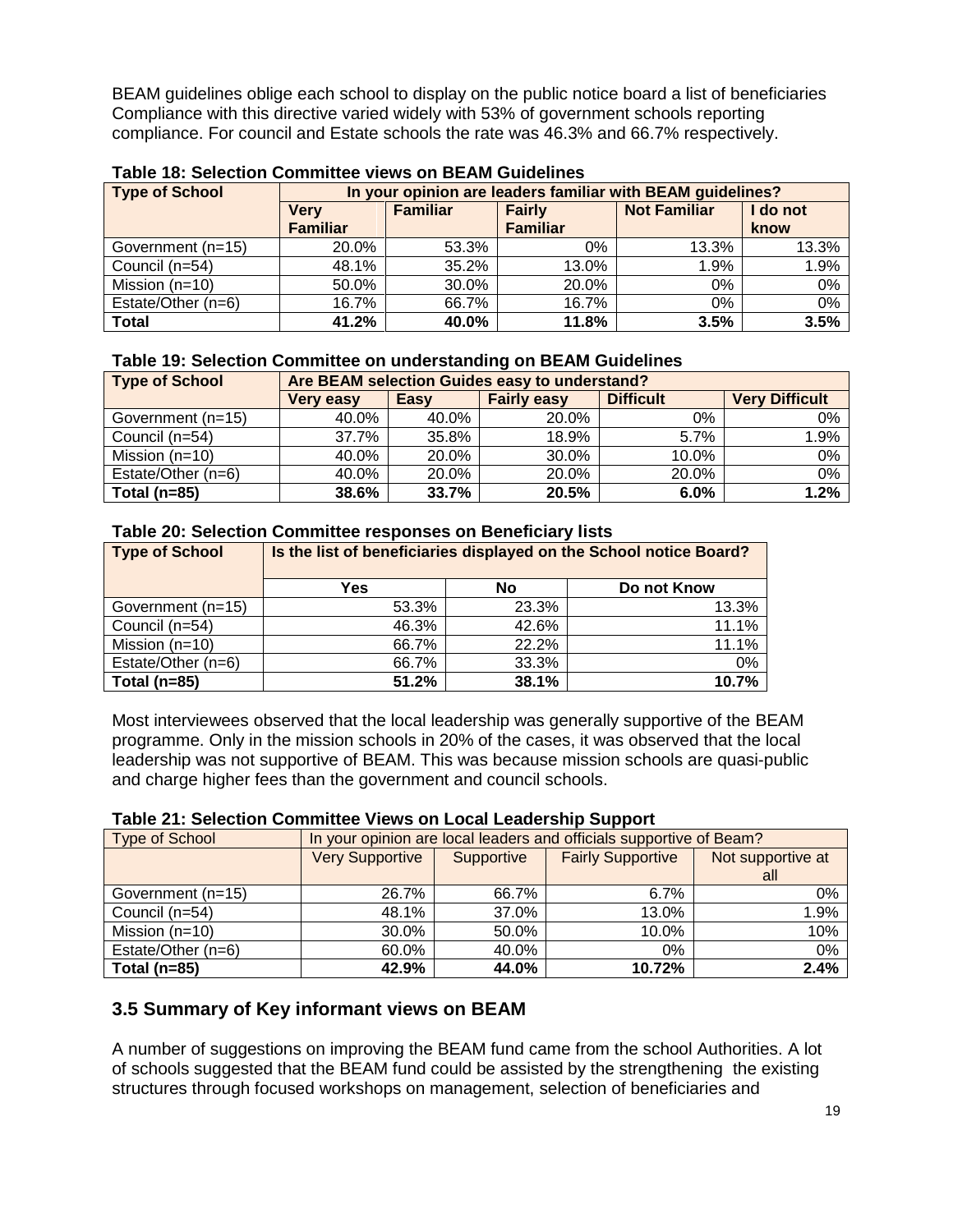monitoring and evaluation of the programme or involving the new more community and beneficiary focused structures in the selection of beneficiaries and the subsequent running of the programme;

*Structures that exist currently and need strengthening;*

- Village child committees
- Child protection services
- School development committees
- Community selection committees

*Structures which do not yet exist but are necessary;*

- VIDCO secretaries
- Social welfare officer in the school
- Committee to select secondary school beneficiaries
- BEAM officer at the district level.
- School child representative

Common themes that came from the key informant interviews in a number of the schools were generally that;

- Some of the school accounts had never been audited. This made the monitoring of BEAM funds at the school level difficult. This also left room for possible misappropriation of the BEAM funds.
- There is a level of dishonest among the parents of the beneficiaries, some have benefited where they are supposed to benefit, and some will not ask for the removal of their children if at any time their situation improves;
- Secondary schools do not control the selection of beneficiaries, as it is all done at the primary level leaving no room for the input from the secondary staff in deciding on the selection of those considered really in need;
- If a beneficiary changed schools he or she would be removed from the list and replaced with another, hence he/she has to reapply to qualify for assistance once at the new school. This process disadvantaged the beneficiary;
- BEAM Levies do not cover other special levies such as book levy, bus or vehicle levies which are necessary for the running of schools;
- Allocations are done on the basis the schools' enrolment and not necessarily on the basis of the number of beneficiaries;
- Some schools get a budget allocation from the ministry, divide that with amount of levies per pupil and determine the number that needs to be supported. This suggests that there are no proper rules to govern how school should determine the numbers to be supported under BEAM. They also noted that the list of beneficiaries would be sent to the Ministry after the allocation and not before that which means that Ministry cannot influence the beneficiary selection process.
- Some select committees choose children belonging to their friends or relatives leaving out the needy ones.

# <span id="page-20-0"></span>**5. Discussion**

This survey was carried out to assess the general understanding of the BEAM programme by those who are executing it and benefiting from it at the local level. It was district focused. It analysed issues that are usually overlooked. The issues covered by the survey include: the understanding of BEAM guidelines, availability of the guidelines, selection of beneficiaries and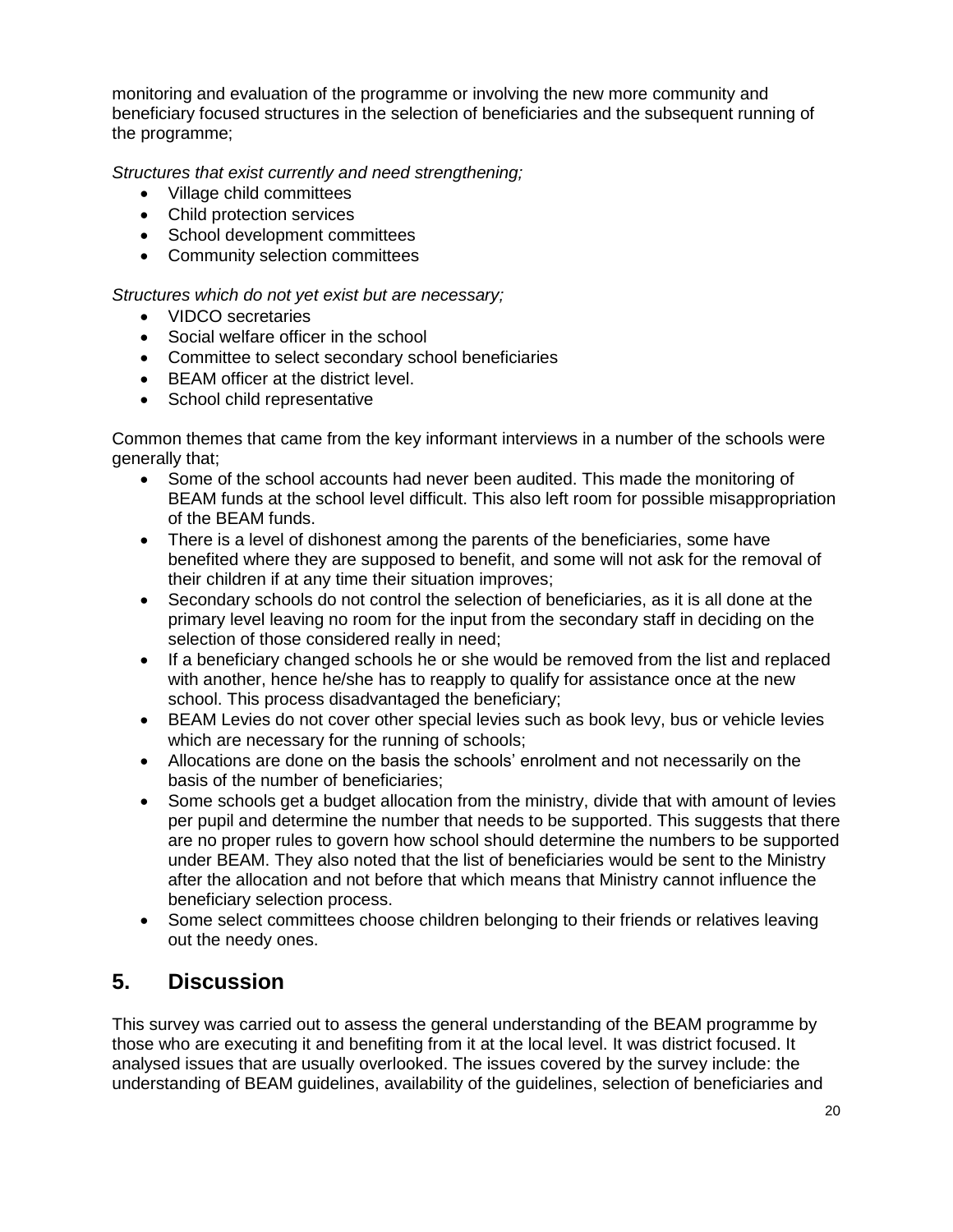the understanding of the selection guidelines, accounting and auditing of the BEAM funds, who did the audit and when it was last done and how often it was done. The survey looked at the disbursement of BEAM funds, the impact of late disbursements of funds on school programmes and the actions taken by schools to deal with the late disbursements. The study showed that, while the BEAM programme was good and it has over the years assisted the need in our society, the funds that are allocated for this programme are inadequate, making it difficult for schools to accommodate all potential beneficiaries. Faced with a large number of potential beneficiaries competing for resources, cases of favouritism and nepotism were noted. The beneficiary selection process was made complex in cases where the majority of potential beneficiaries had similar backgrounds and therefore all deserving assistance.

Late disbursements affected the smooth running of school programmes and distracted schools from focusing on their core business of teaching. While government schools did not exclude students from school for non-payment of fees and levies, other non-government would exclude BEAM beneficiaries from classes until funds were eventually received. This put some BEAM beneficiaries at serious academic disadvantage due to missed lessons. Some of the guardians had to use their own limited resources to pay the outstanding fees and levies for their dependents. After funds were finally disbursed to schools by the relevant ministry, some schools did not then reimburse those guardians that would have used their limited resources to pay for dependents. The BEAM guidelines are not explicit as to how such situations should be handled. This obligation of reimbursement is silently left to the discretion of the school authorities, as there are no guidelines to assist these authorities on such a situation should be handled.

Accountability of funds remains a challenge at the local level. The non-separation of BEAM funds and other school funds made it difficult to track the movement of the BEAM funds. Most of the government schools reported the absence of regular audits by either the ministry by or other independent players. At council and mission schools regular audits were undertaken internally. Qualified personnel (bookkeepers, accounts clerks, accountants) should be employed to help with the management and accountability of BEAM funds. Ministry technical assistance in this process would be helpful. A number of stakeholders identified in the stakeholder mapping were not actively participating the monitoring of BEAM.

# <span id="page-21-0"></span>**6. Recommendations**

In line with the recommendations made by key informants we propose that;

#### **On Governance and Financial Accountability**

- It needs to be made clear who audits the BEAM funds. Some schools reported that their finance committees did the auditing, while others reported school deputies and senior teachers, while others reported the Ministry of Labour and Social Welfare did the audit. Council schools' accounts were audited by their respective local authorities, while Farm Estate schools were audited by private auditors. Most of the audit reports produced were not shared with the responsible ministries of Education and Labour and Social Welfare. It should be mandatory that independent audit reports for schools that received BEAM funds be shared with these two ministries.
- Some heads, deputy heads and school senior teachers were also accounting officers, since there were no qualified accounts clerks or bursars to handle the funds. There is need to consider training these accounting officers in fund management.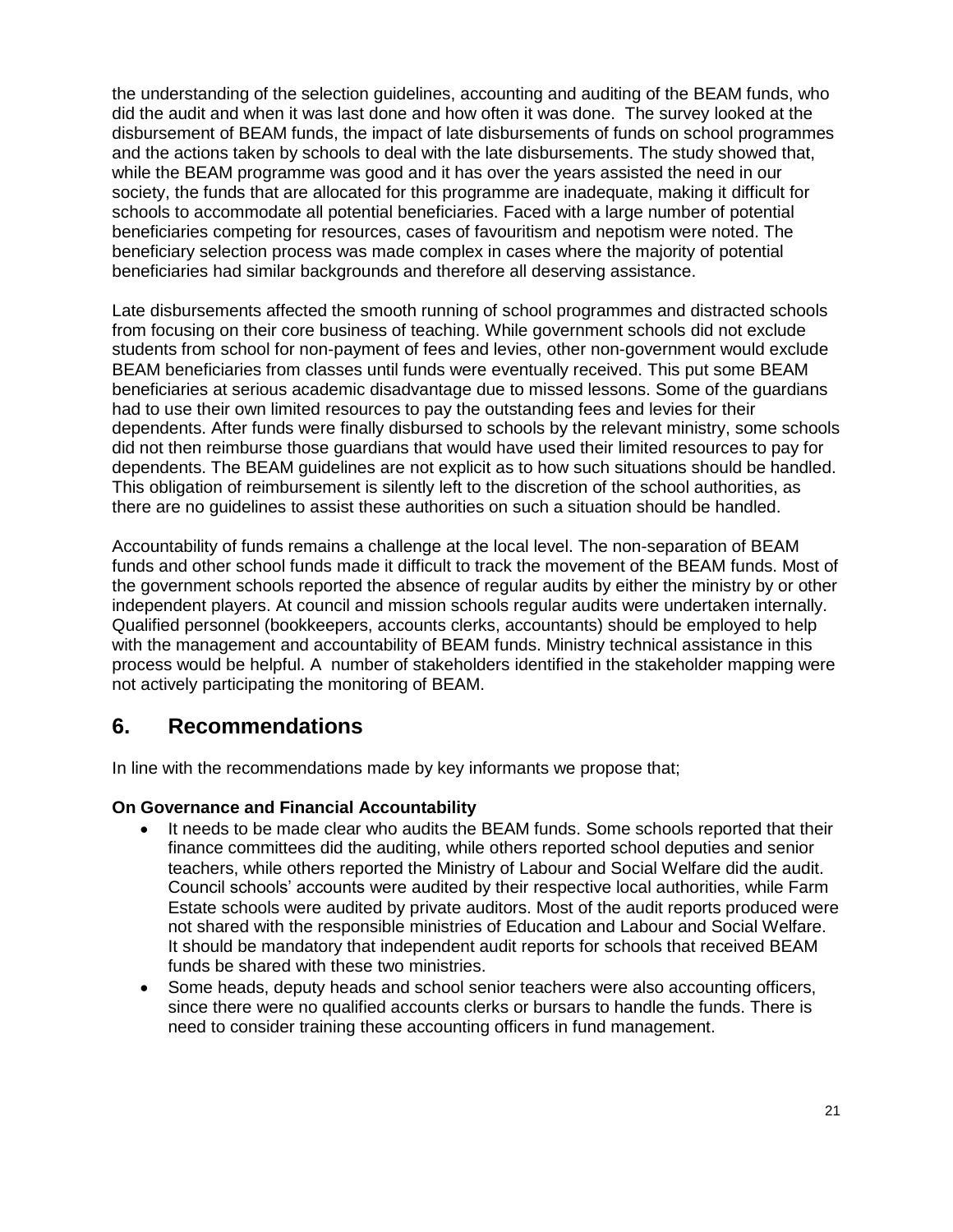### **On Selection of Beneficiaries**

- There is a need to tighten the selection of committee members selecting beneficiaries. Some schools proposed that selection committee members could undergo training on how to properly vet and select appropriate beneficiaries.
- Teachers should be in the selection committee given their knowledge of the children;
- Target groups like orphans need assistance, but were absent from school most of the time. School authorities proposed replacing students who do not attend school with others who do, although this would leave the issue of access unresolved for those who do not. It would be better to review the reasons for non-attendance and difficulties that need to be addressed to avoid these children being further marginalised.
- Kraal heads must have list of potential beneficiaries in their areas;

#### **On General Fund Issues;**

- While cash budgeting has restricted access to timely disbursement of funds, as the economy stabilises the schools would like the Ministry of Labour and Social Welfare to prioritise the BEAM programme and front load the disbursements of BEAM funds;
- BEAM should also consider further material support for learning tools with partner support;
- BEAM needs to consider having officers at the provincial or district level to support its implementation given that it is time consuming and expensive for school authorities to travel to Harare or nearby cities to solve BEAM issues;
- Ministry should consult schools for their inputs to budget and planning;
- Continuous management workshops should be held with school authorities so that they can account for the funds improve the efficiency and effectiveness of running the BEAM programme, and;
- The Ministry should be clear on how BEAM funds still held by schools at the end of the year should be handled, especially in cases where in the course of the year certain guardians would have paid fees and levies for the beneficiaries.